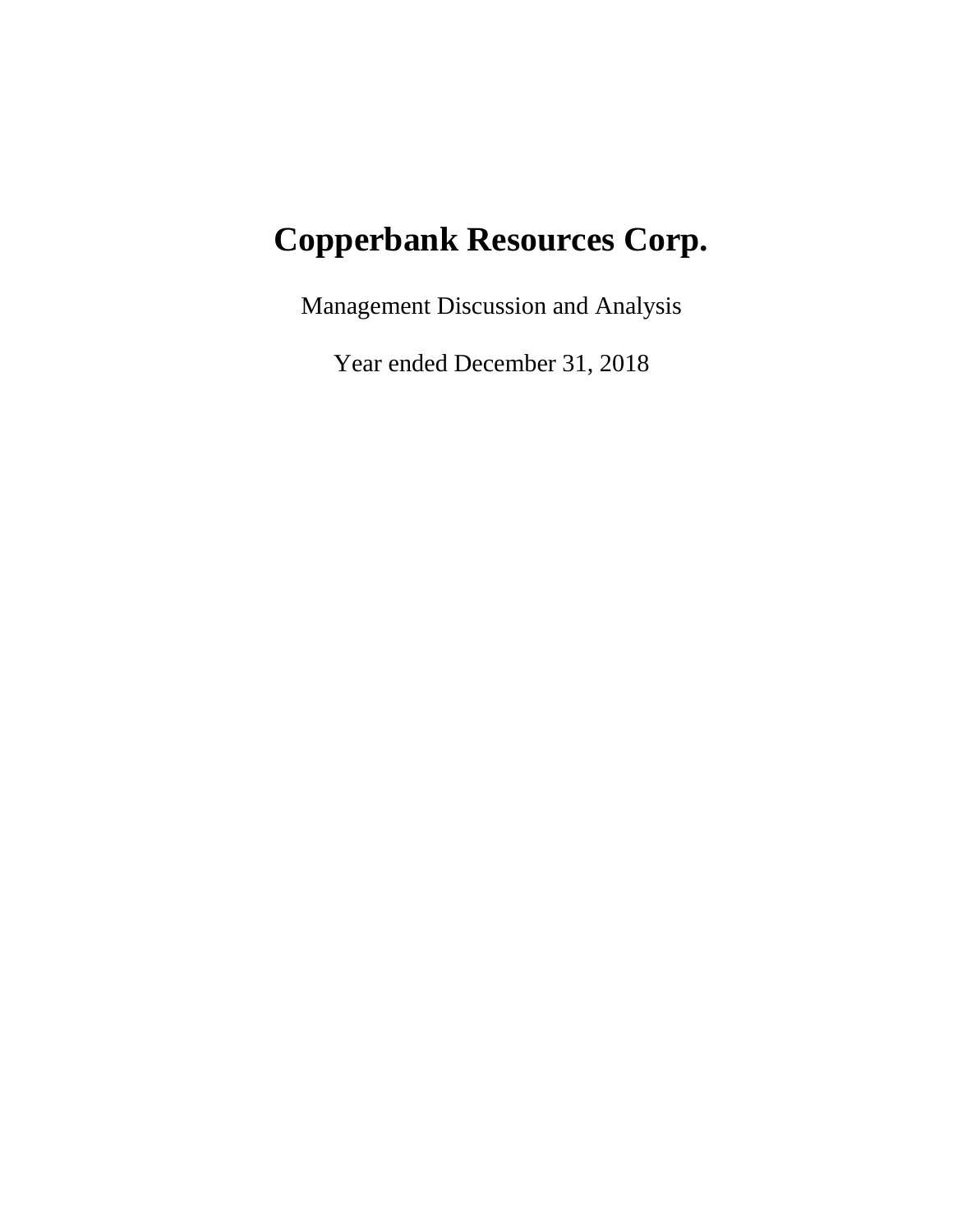# **Background**

The following discussion and analysis of Copperbank Resources Corp. (the "Company" or "CopperBank") for the year ended December 31, 2018 is prepared as of April 26, 2019 and should be read together with the consolidated financial statements for the same period and related notes attached thereto, which are presented in Canadian dollars and prepared in accordance with International Financial Reporting Standards ("IFRS") as issued by the International Accounting Standards Board ("IASB"). All amounts are stated in Canadian dollar unless otherwise indicated.

Certain statements in this report that are not historical facts are forward-looking statements involving known and unknown risks and uncertainties, which could cause actual results to vary considerably from these statements. Readers are cautioned not to put undue reliance on forward-looking statements.

Additional information of the Company is available on SEDAR at [www.sedar.com](http://www.sedar.com/) and at the Company's website at [www.copperbankcorp.com.](http://www.copperbankcorp.com/) 

#### **Description of Business**

Copperbank was incorporated on October 21, 2014 under the Business Corporation Act (British Columbia), whereby 0999279 B.C. Ltd. ("0999279"), 1016077 B.C. Ltd. ("Full Metal"), and Choice Gold Corp. ("Choice Gold"), were amalgamated as one company. The legal existence of Choice Gold and Full Metal ceased however, 0999279 survived the amalgamation continued under the name Copperbank Resources Corp.

The Company's head office is 1500 - 409 Granville Street, Vancouver, British Columbia, V6C 1T2. The Company's shares are traded on the Canadian Securities Exchange ("CSE") under the symbol "CBK" and its principal business is the acquisition and development of mineral properties. All of the Company's resource properties are located in the U.S.A. and are still in their exploration stages.

The underlying value of the Company's resource properties are entirely dependent on the existence of economically recoverable reserves, on the ability of the Company to obtain the necessary financing to complete development, and upon future profitable production.

#### **Corporate Update**

The Company appointed Giulio T. Bonifacio as President & Director on May 10, 2018. Mr. Bonifacio has over 30 years of experience in senior executive roles in the mining industry. He has led and directed efforts at every stage of development from exploration, development, permitting and construction. Mr. Bonifacio is a Chartered Professional Accountant with extensive experience and knowledge of operations, capital markets, project finance and mergers & acquisitions. Subsequent to year end, Mr. Bonifacio became chairman of the board, relinquishing his role as President and CEO to Mr. Gianni Kovacevic.

The Company issued 15,627,143 common shares through a private placement for proceeds of \$1,093,900 in May 2018. In October 2018, the Company completed a private placement financing for gross proceeds of \$784,170, issuing 11,202,429 common shares at a price of \$0.07 per share. No fees were paid as part of this private placement and the Company has used the proceeds to finance its working capital. In March 2019, the Company completed a private placement financing for gross proceeds of \$535,958, issuing 7,656,548 common shares at a price of \$0.07 per share. No fees were paid as part of this private placement and the Company is using the proceeds to finance its working capital.

The Company granted 8,600,000 and 750,000 incentive stock options to management, directors, and consultants on May 10, 2018 and May 23, 2018 respectively. These options have an exercise price of \$0.10 per share, vest in a 24 month period after issuance, and expire after 5 years if unexercised. In August 2018, 500,000 stock options with an exercise price of \$0.10 per share were cancelled. In February 2019, 2,000,000 stock options were granted to consultants and directors at \$.10 per share, with the same expiry and vesting terms described above.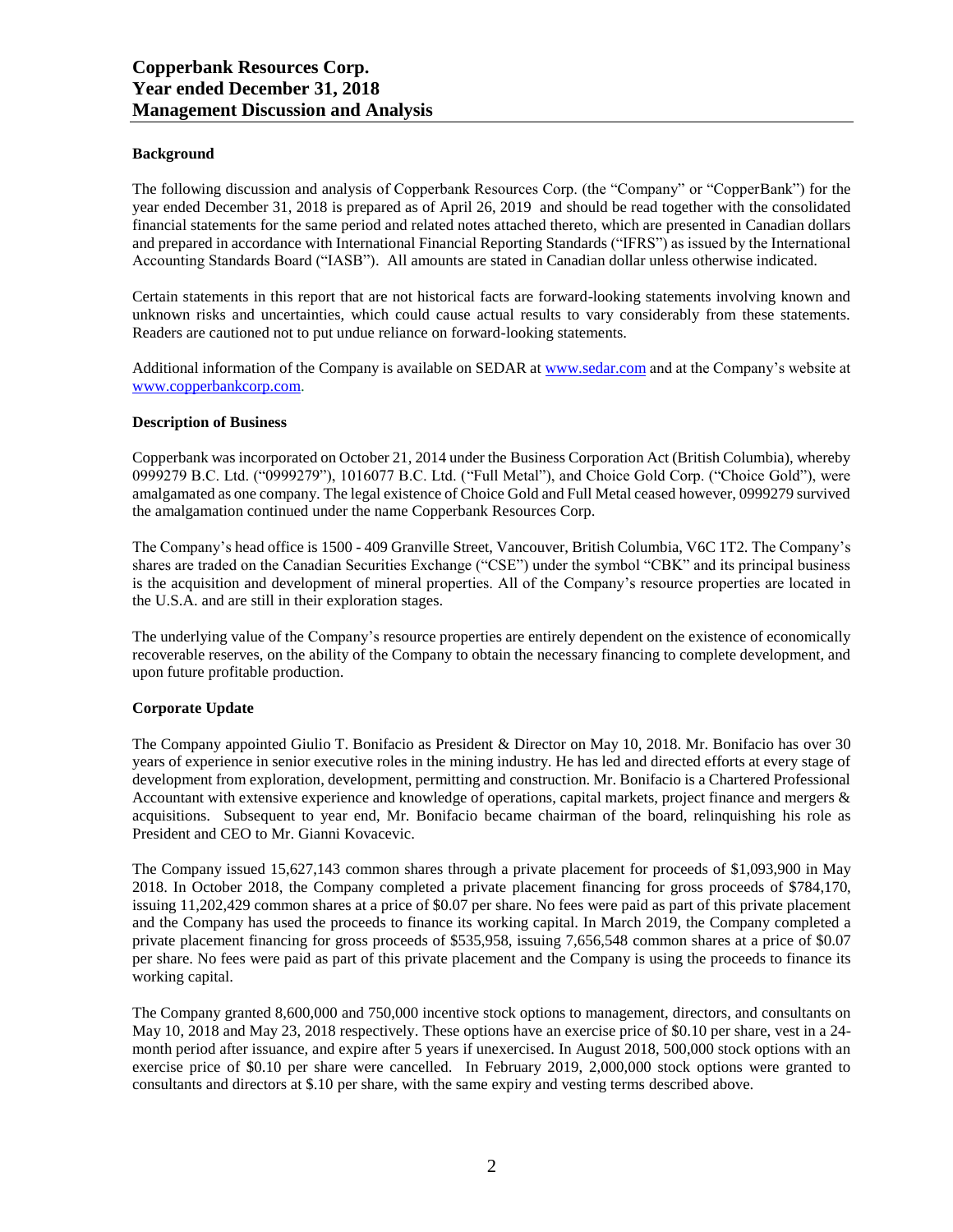#### **Acquisition of Redhawk Resources Inc.**

On June 25, 2018 the Company executed a definitive arrangement agreement ("Arrangement Agreement") pursuant to which CopperBank will acquire all of the issued and outstanding shares of Redhawk Resources, Inc. (TSXV: RDK.H) ("Redhawk") (the "Transaction"). CopperBank's acquisition of Redhawk and its Copper Creek Project ("Copper Creek"), located in Arizona, represents a further continuation of the Company's copper consolidation business model and increases the Company's portfolio of copper development projects in the United States to four. The acquisition was completed on August 31, 2018 and effected by way of a plan of arrangement completed under the Business Corporations Act (British Columbia) (the "Plan of Arrangement") wherein CopperBank acquired all of the issued and outstanding shares of Redhawk in consideration for the issuance to each Redhawk shareholder of approximately 0.929 shares of CopperBank for each Redhawk share held (the "Exchange Ratio"). Upon completion of the Transaction, Redhawk became a subsidiary of CopperBank, and CopperBank is owned approximately 75% by current CopperBank shareholders and 25% by former Redhawk shareholders.

Transaction Highlights:

• Large US portfolio of copper development projects: The combined Company will hold a significant growth pipeline of four US-based assets, including:

(i) 100% owned Contact Copper project, a pre-feasibility stage copper oxide project located on private lands in Nevada;

(ii) 100% controlled resource-stage Pyramid project located in Alaska, which was the subject of an updated resource estimate in January 2018;

(iii) 100% controlled prospective San Diego Bay project, a high-priority exploration copper-gold asset in Alaska; and

(iv) Redhawk's Copper Creek project in Arizona, for which a Preliminary Economic Assessment ("PEA") was completed in October 2013. Copper Creek has been the subject of over \$80 million in historic expenditures, with over 200,000 meters of drilling completed by Redhawk and other previous owners; its stage of development is complementary to CopperBank's existing suite of assets.

(v) In connection with closing of the Transaction, Mr. Steve Bastable, a former director of Redhawk, was appointed a director of CopperBank and will provide continuity to Redhawk shareholders and allow for a smooth integration of the Copper Creek project into CopperBank's suite of assets.

• Located in a Tier 1 mining-friendly jurisdiction: The Copper Creek copper-molybdenum project consists of approximately 16 square miles of contiguous patented and unpatented mining claims and state prospecting permits, located near San Manuel, Arizona, about 110km north-east of Tucson and proximal to existing significant mining projects in the region, including Freeport-McMoRan's Miami, Morenci and Safford projects, Rio Tinto's Resolution project, Capstone's Pinto Valley project and Hudbay's Rosemont project. The Company's combined post-Transaction asset base will be located in Alaska, Nevada and Arizona, within supportive communities in mining friendly jurisdictions with a long-standing history of mining.

• Pipeline of growth assets with prospective exploration potential: Redhawk's Copper Creek project, along with CopperBank's existing Pyramid and Contact copper projects and San Diego Bay copper-gold project, all possess untested exploration upside to further add to existing resources while presenting additional opportunities for optimization.

• Premier copper optionality company: The business combination will create a leading copper focused explorer and developer during a time of encouraging supply and demand fundamentals.

• In-state development and capital markets experience: Senior management of CopperBank have a proven track record of systematically advancing projects through the development phase, inclusive of permitting, and possess considerable capital markets experience.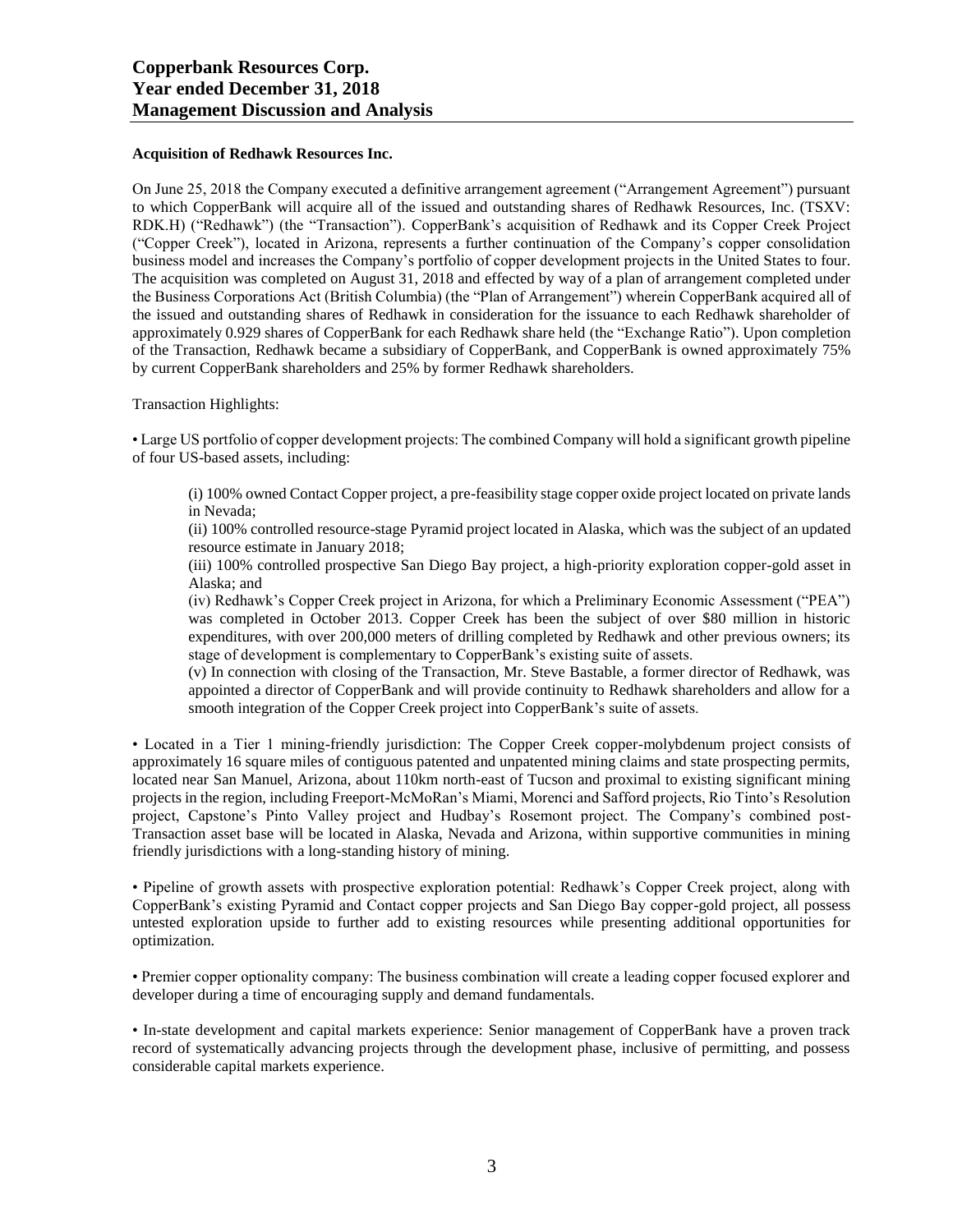• Strategic platform for further consolidation: The Transaction results in a strengthened platform to continue to evaluate and consolidate additional prospective, domestic copper projects and other energy metals assets in the United States and elsewhere in the Americas.

• Significant copper resources: In addition to the estimated mineral resources on CopperBank's current properties, the Copper Creek project hosts historic mineral resources, including estimated Measured & Indicated resources of approximately 4.4 billion pounds of copper (a total of 501.2 million tons at 0.44% copper, consisting of Measured resources of 45.5 million tons at 0.72% copper, and Indicated resources of 456.7 million tons at 0.42% copper) plus additional Inferred resources of approximately 3.3 billion pounds of copper (481.3 million tons at 0.34% copper). For additional information on the foregoing historical mineral resource estimate, including cautions for the reader, see below detail note.

*Note: The foregoing historical mineral resource estimate (the "Historical Estimate") was published in a technical report titled "Copper Creek 2012 Mineral Resource Update, Pinal County, Arizona, USA, Technical Report" prepared for Redhawk by Independent Mining Consultants Inc., dated and filed by Redhawk on SEDAR on June 25, 2012. A qualified person (as defined in National Instrument 43-101 ("NI 43-101")), has not done sufficient work to classify the foregoing historical estimate as current mineral resources or reserves, and CopperBank is not treating the estimate as current mineral resources or reserves. The Historical Estimate was calculated using a 0.20% copper equivalent ("CuEq") cut-off grade. The Historical Estimate is based on metal prices of US\$3.00/lb CuEq and contained within an open pit geometry using industry comparable estimates for direct mining, milling, and G&A costs. The ratios for calculating CuEq are based upon US\$2.75/lb Cu, US\$12.00/lb Mo, and US\$20.00/oz Ag and recoveries of 90% for Cu, 80% for Mo, and 90% for Ag. Because the Historical Estimate was completed relatively recently in 2012 and in compliance with the definitions for mineral resource categorization set out by the Canadian Institute of Mining, Metallurgy and Petroleum, and disclosed in a technical report conforming to the requirements of NI 43-101, CopperBank is of the view that the Historical Estimate is generally reliable and relevant to an evaluation of the property, however CopperBank has not completed any independent verification of the Historical Estimate. In order to verify the Historical Estimate as current, a qualified person (as defined in NI 43-101) would have to conduct a site visit on behalf of CopperBank and complete standard data verification procedures. CopperBank intends to complete additional resource expansion drilling on Copper Creek for purposes of increasing and upgrading the mineral resource prior to completion of a new mineral resource estimate. Subsequent to the Historical Estimate, Redhawk published a technical report titled "Redhawk Copper, Inc., Copper Creek Project, Preliminary Economic Assessment, 25,000 TPD Mill with an Underground Mine for Development of the Copper Creek Resource", prepared by Mr. Joseph M. Keane, P.E.; Mr. Herb Welhener, MMSA-QPM; Mr. Steve Milne, P.E.; Mr. Gene Muller, P.E; Mr. David Nicholas and SGS Metcon/KD Engineering dated July 25, 2013, amended October 28, 2013 (the "PEA Technical Report"). The PEA Technical Report contained a mineral resource estimate that related solely to the portion of the Copper Creek deposit amenable to underground mining pursuant to the mine plan set out in the PEA Technical Report, using a 0.55% CuEq cut-off, which consisted of Indicated resources totalingapproximately 2.1 billion lbs CuEq (132.0 million tons @ 0.79% CuEq) plus an Inferred resource of approximately 1.1 billion lbs CuEq (74.1 million tons @ 0.74% CuEq) based on metal prices of US\$3.00/lb CuEq The ratios for calculating CuEq are based upon US\$2.75/lb Cu, US\$12.00/lb Mo, and US\$20.00/oz Ag and recoveries of 90% for Cu, 80% for Mo, and 90% for Ag.*

#### Transaction Details:

The Transaction completed on August 31, 2018. Redhawk and its USA subsidiaries became subsidiaries of CopperBank. Redhawk ceased to be a reporting issuer under applicable Canadian securities laws. CopperBank issued 63,506,816 common shares of the Company (with market value of \$3,810,409) to shareholders of Redhawk as consideration of the Transaction and 5,288,365 common shares (with market value of \$332,416) in acquisition related costs. Copperbank also advanced \$200,000 to cover expenses incurred by Redhawk prior to the closing. After the Transaction, CopperBank is approximately 75% owned by current CopperBank shareholders and 25% by former Redhawk shareholders.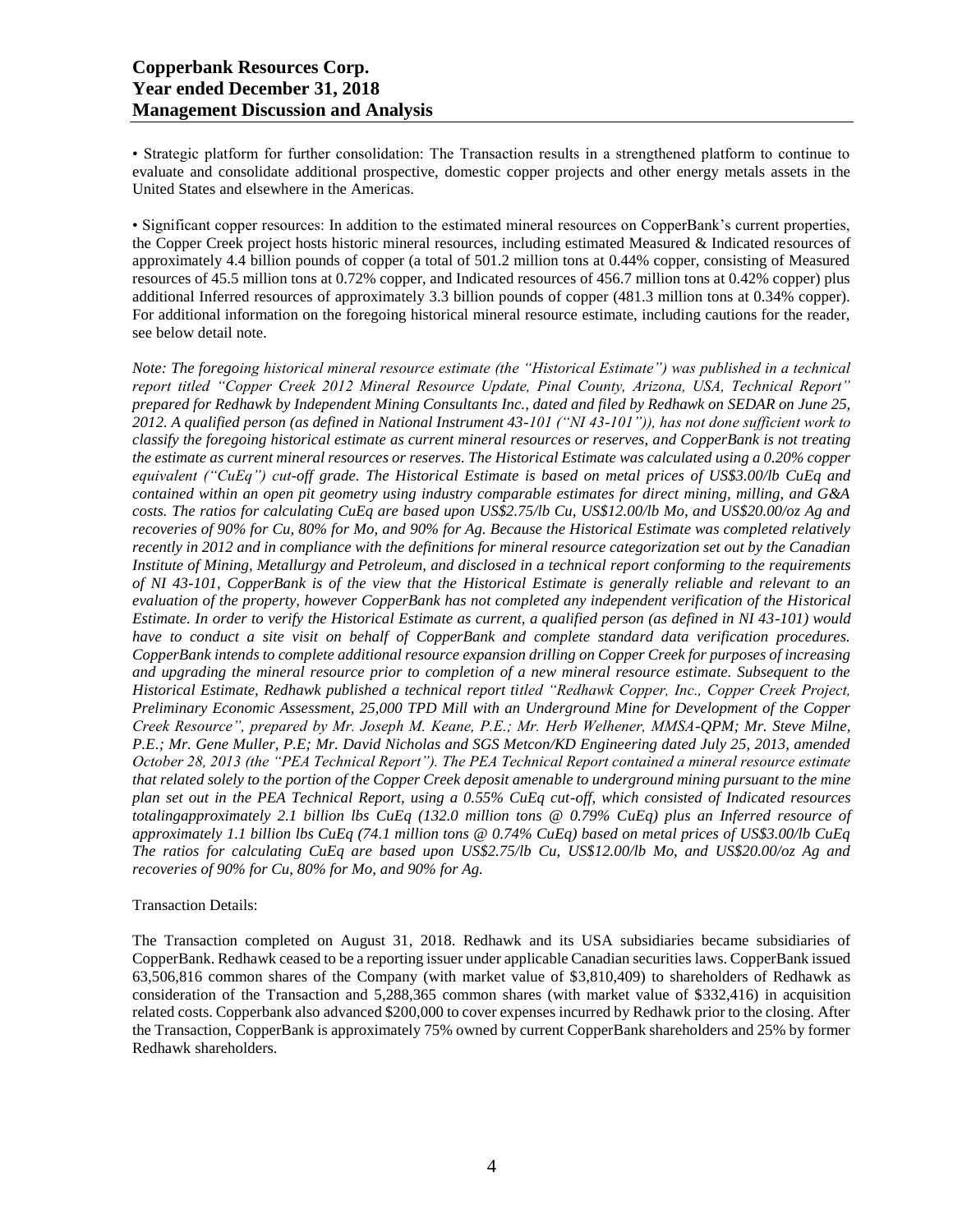The Company considers the Transaction an acquisition of properties with the following details:

| Consideration paid:                                 |             |
|-----------------------------------------------------|-------------|
| Issuance of 63,506,816 shares at \$0.06/share       | \$4,127,943 |
| Issuance of 5,288,365 shares for transaction costs  | 343,744     |
| <b>Transaction costs</b>                            | 109,948     |
| Advance to Redhawk forgiven                         | 200,000     |
| Fair value of 3,344,139 replacement options issued  | 2,967       |
| Fair value of 4,118,191 replacement warrants issued | 26,484      |
| Total                                               | \$4,811,086 |
| Assets acquired:                                    |             |
| Cash                                                | \$3,529     |
| Receivable and prepaid                              | 17,737      |
| Reclamation bond                                    | 5,871       |
| Property and equipment                              | 248,287     |
| Copper Creek resource property                      | 4,955,328   |
| Liabilities assumed:                                |             |
| Accounts payable                                    | (214, 913)  |
| Loan payable                                        | (204, 753)  |
| Total                                               | \$4,811,086 |

Outstanding warrants of Redhawk are adjusted in accordance with their terms to account for the Exchange Ratio. Outstanding stock options of Redhawk will continue, following adjustment to account for the Exchange Ratio, for the lesser of their existing term or six (6) months following the closing of the Transaction.

Full details of the arrangement were included in a management information circular filed by Redhawk with regulatory authorities and mailed to shareholders in accordance with applicable securities laws.

#### **Exploration Properties Overview**

The cost incurred on the Pyramid Project is as follows:

|                                               | Pyramid (San Diego<br>Bay project inclusive) | Copper<br>Creek | Total      |
|-----------------------------------------------|----------------------------------------------|-----------------|------------|
|                                               | \$                                           | \$              | S          |
| Balance, December 30, 2017                    | 7,305,080                                    |                 | 7,305,080  |
| Acquisition                                   |                                              | 4,955,328       | 4,955,328  |
| Annual option fees and maintenance of permits | 197,130                                      | 106,005         | 303,135    |
| Report and analysis                           | 47,291                                       |                 | 47,291     |
| Management and study                          | 20,191                                       |                 | 20,191     |
| Effect of change in foreign exchange rate     |                                              | 3,010           | 3,010      |
| Balance, December 31, 2018                    | 7,569,692                                    | 5,064,343       | 12,634,035 |

During the year ended December 31, 2018, the exploration expenditure commitments were amended as follows:

- During the period January 1, 2018 to December 31, 2019, the Company shall spend (i) at least \$2 million on the Pyramid Lands and (ii) at least \$600,000 on the San Diego Bay Lands;
- During the year January 1 to December 31, 2020, the Company shall spend at least \$500,000 on the SBC Lands.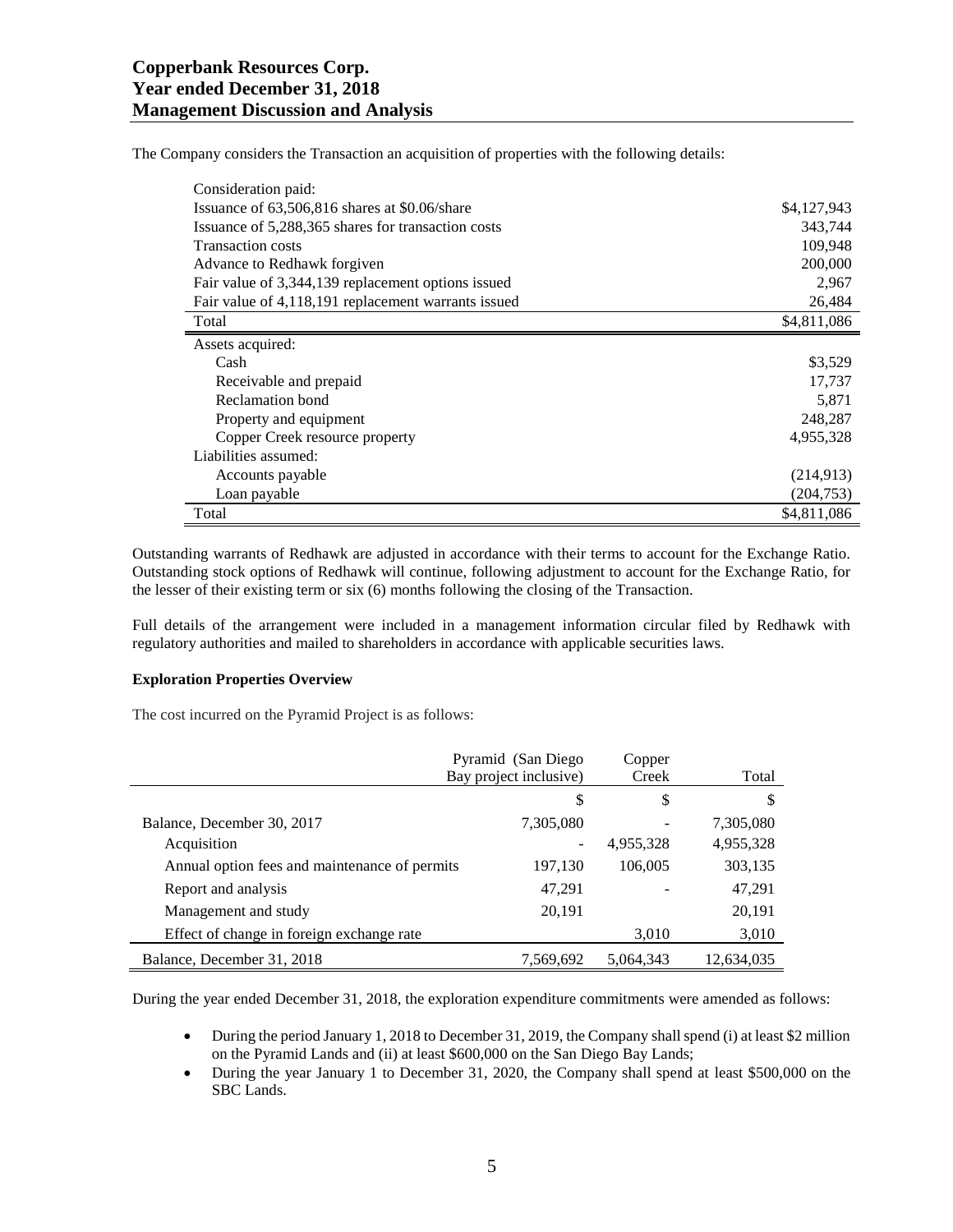More details of the Company's commitment in connection with the Pyramid project is disclosed in the Company's consolidated financial statements for the year December 31, 2018.

The Company currently controls four projects on a 100% basis.

1) The Pyramid and San Diego Bay Projects are located on the Alaska Peninsula on private property with the subsurface controlled by the Aleut Native Corporation, an Alaska Native-owned corporation. Pyramid hosts an inferred copper resource with excellent exploration upside. San Diego Bay Project was previously part of the Pyramid Project. The Company decided to separate out the San Diego Bay Project from the Pyramid as the geological studies concluded it was a standalone project. The San Diego Project, located adjacent and due East of Pyramid, is an early stage exploration project displaying anomalous gold and copper values in rock, soil and stream sediment samples. The Company also owns the Contact Copper Oxide Project located in northeastern Nevada that has a copper resource from an historical pre-feasibility study (2013). The Company added the Copper Creek Project located in Arizona during the current period.

#### *Pyramid*

At the Pyramid project, the Company completed a drilling program with two diamond core drill rigs for a total of 3,600 meters during the third quarter of 2017. The Company's objective was to drill step-out holes from the current resource, in advance of drilling planned for 2018. A total of 11,000 meters has now been drilled at the Project. The task of calculating an updated National Instrument 43-101 resource estimate was assigned to SRK Consulting and was released to the public on February 2, 2018 with an amendment on March 15. The updated resource estimate, using a 0.2% copper cut-off, is 153.4 million tonnes at 0.37% copper, 0.02% molybdenum and 0.09 g/t gold. This resource estimation does not take into account the molybdenum or gold values due to the fluctuation of their prices and unknown recovery as no metallurgical test work has been completed.

| <b>Deposit</b> | <b>Class</b>    | Tonnes (000) | Cu<br>$(\%)$ | Cu<br>(Mlb) | Mo<br>(%) | Mo<br>(Mlb) | Αu<br>(g/t) | Au<br>(oz) |
|----------------|-----------------|--------------|--------------|-------------|-----------|-------------|-------------|------------|
| Main Zone      | Inferred        | 140,900      | 0.38         | 1,186       | 0.022     | 68          | 0.10        | 442,000    |
| West Zone      | Inferred        | 12.500       | 0.28         | 76          | 0.01      | 2           | 0.04        | 14.000     |
| <b>Total</b>   | <b>Inferred</b> | 153,400      | 0.37         | 1,262       | 0.021     | 70          | 0.09        | 457,000    |

#### **Mineral Resource Statement\*, Pyramid Project, Alaska** (SRK Consulting, January 2018)

\* Open pit mineral resources are reported at a Cu cut-off grade of 0.20% inside a resource shell based on (USD) of Cu \$3.54/lb, Mo \$9.00/lb and Au \$1400/oz and 90% recovery for copper, 60% for molybdenum and 50% for gold. All numbers have been rounded to reflect the relative accuracy of the estimate. Mineral resources are reported in relation to a conceptual pit shell. Mineral resources are not mineral reserves and do not have *demonstrated economic viability. Numbers may not add up because of rounding of values.*

To compare the results of the 2017 resource estimate with the 2013 resource, SRK re-evaluated the 2017 resource model using the 2013 parameters. The comparison showed that the two models reported very similar grades. The 2017 model improves the confidence in the continuity of the resource and reports about 25 to 30 percent more tonnage if the same parameters are applied. The added tonnage is a reflection of the additional drilling by Copperbank which resulted in a reinterpretation of the mineralized domains and in the infill of previously undrilled volumes.

The Company believes Pyramid shows excellent potential in the extension of the actual known mineralisation. The mineralisation seems to be controlled by major NE features. A study mandated to Auracle Geospatial Sciences defines the structural control and a planned alteration study will help the planning of future exploration programs. The 3D modelling of the new resource calculation and the information acquired over the past year will guide the definition of the 2018 drill program.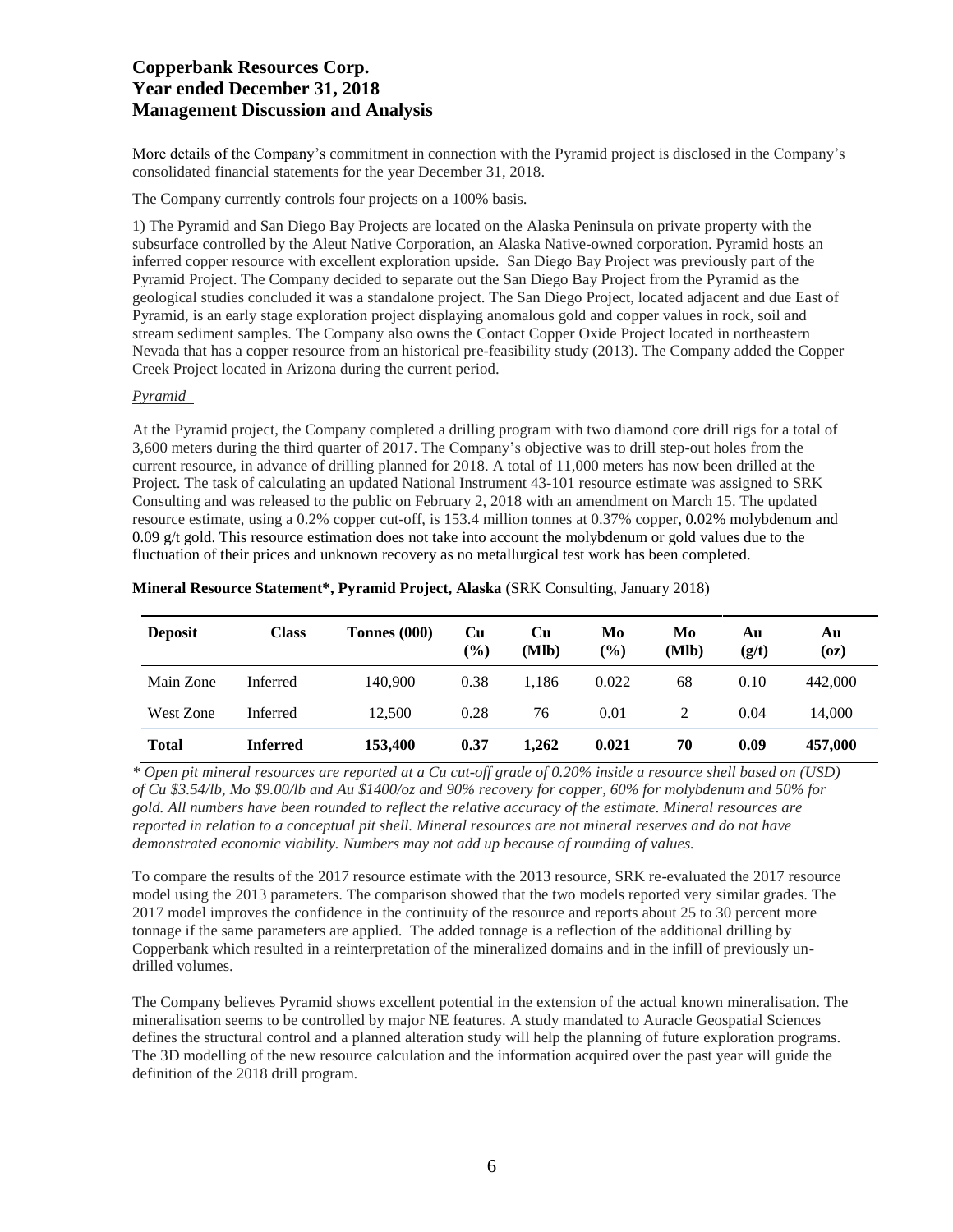# **Copperbank Resources Corp. Year ended December 31, 2018 Management Discussion and Analysis**

In March, 2019, the Company issued one million shares of the Company to Antofogasta Minerals SA to satisfy their July 28, 2017, assignment agreement as described in note 6 to the financial statements for the year ended December 31, 2018.

# *San Diego Bay, AK*

A short exploration program consisting of rock and soil sampling was initiated on San Diego Bay Project, which lies adjacent to the Pyramid project, to verify the main historical mineralized zones and to follow-up in selected areas of historical pan concentrate samples anomalous in copper and/or gold. This vast area of the San Diego Project displays an intense colour anomaly over more than 17 square kilometers and has never been drill tested. The performed sampling will help design a more comprehensive 2018 program. The 2017 field season resulted in a National Instrument 43-101 technical report that was completed by SRK Consulting and was released to the public on February 26, 2018. `

2) The Contact Project - The Contact Project was the object of a historical pre-feasibility study in 2013 over the eastern portion of the property by the Company predecessor and encloses an historical resource of 141 million tons of 0.22% Cu at a 0.07% Cu cut-off grade. The Company is considering additional infill drilling to follow-up and expand higher grade resources in the area of previously drilled holes EN104 which returned 22 meters of 1.003% copper starting at 44 meters and EN111 that returned 59 meters of 0.698% copper starting at 3 meters. Selected shallow core holes are also intended to obtain material for further metallurgical testing and to provide additional recovery information required for potential mine planning. It is estimated that US\$750,000 will realize these goals. A map of the project can be found in the Corporate Presentation, which can be viewed at the Company's website [www.copperbankcorp.com](http://www.copperbankcorp.com/)

The Company is also considering additional exploration drilling over the prospective Copper Ridge area, located 1.6 kilometers southwest of the main Contact Copper Deposit. High grade rock chip samples released on August 27, 2012 by the previous operator returned grades in excess of 1% copper in grab samples from outcrops with visible copper oxide mineralization within a quartz monzonite host rock. The completion of a geophysical survey is being considered prior to the aforementioned drilling.

3) Copper Creek Project – Details of the Copper Creek Project is available in the section of "Acquisition of Mineral Interests" and at the website of CopperBank. The Company is currently developing a plan for this project.

# **Selective Annual Information**

The Company's annual financial summary in the last three years is as below:

|                                       | 2018         | 2017      | 2016      |
|---------------------------------------|--------------|-----------|-----------|
|                                       | \$           | \$        | S         |
| Revenues                              | ۰            | -         |           |
| Net loss                              | 1,784,662    | 1,516,327 | 634,728   |
| Net loss per share, basic and diluted | 0.01         | 0.01      | 0.00      |
| Total assets                          | 13, 115, 324 | 7,499,677 | 4,728,797 |
| Total long term liabilities           |              |           |           |

The Company is an exploration company that does not have revenue since inception, The Company's results are not subject to seasonality. Loss in 2017 and 2018 are higher as the Company actively developing its business in these two years.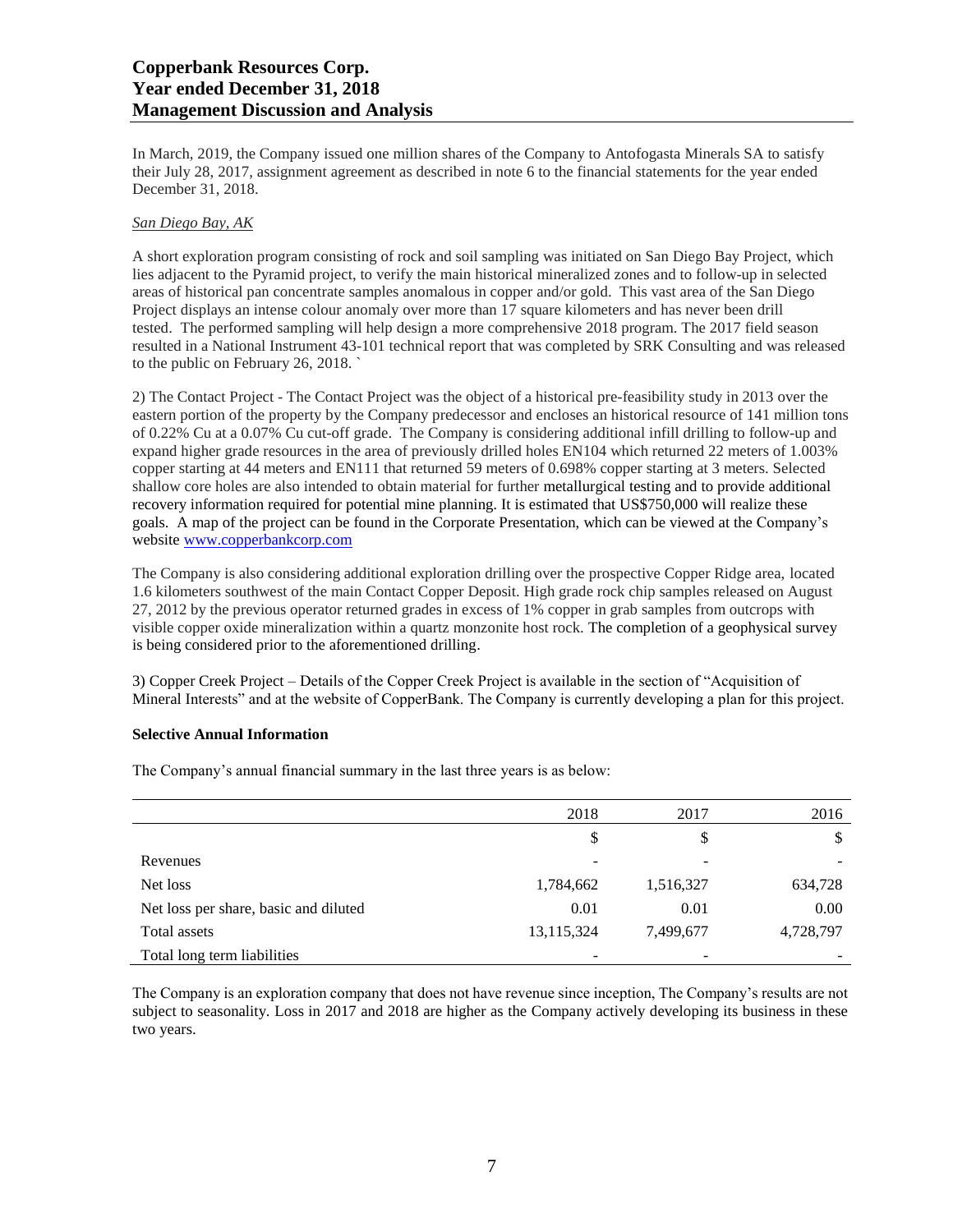#### **Summary of Quarterly Results**

All of the Company's resource properties are in their exploration stage. The Company has not had revenue from inception and does not expect to have revenue in the near future. The Company's operating result is not seasonal in nature and has been mainly related to the amount of exploration activities in such quarter. The Company's quarterly performance in the latest eight quarters is as follows:

|                    | $31 - Dec$ | 30-Sept  | 30-June | 31-Mar  | <b>Dec</b> -31 | 30-Sept | 30-June                  | <b>31- Mar</b> |
|--------------------|------------|----------|---------|---------|----------------|---------|--------------------------|----------------|
|                    |            | ◡        |         |         |                |         |                          |                |
| <b>Revenues</b>    | -          | -        | -       | -       | -              |         | $\overline{\phantom{a}}$ |                |
| <b>Net Loss</b>    | 461.631    | 727.457  | 342,402 | 253.172 | 354,070        | 464,764 | 422.691                  | 274,802        |
| Loss per share (i) | 0.00       | $0.00\,$ | 0.00    | 0.00    | 0.00           | 0.00    | 0.00                     | 0.00           |

#### **(i) loss per share - basic and diluted**

The Company's quarterly historical results were not subject to seasonality. The loss during the quarter ended September 30, 2018 was higher than average as the Company incurred higher share-based compensation.

#### **Performance Summary**

# Year ended December 31, 2018 ("2018")

The Company's loss in 2018 was \$1,784,589 (2017 - \$1,517,322), an increase of \$267,267. During 2018 the Company was finalizing its drilling and geologic analysis program started in late 2017 and did not conduct new exploration. The main components of opertaing expenses and other income were as follows:

|                                        | 2018        | 2017        | 2018-2017  |
|----------------------------------------|-------------|-------------|------------|
| <b>EXPENSES</b>                        | \$          | \$          | \$         |
| Amortization                           | 14,469      |             | 14,469     |
| Consulting and management fees (i)     | 579,150     | 441,532     | 137,618    |
| Mineral property maintenance and       |             |             |            |
| consulting (ii)                        | 61,681      | 48,110      | 13,571     |
| Filing fees and shareholders' services | 45,562      | 25,592      | 19,970     |
| Insurance                              | 15,263      | 8,861       | 6,402      |
| Rental                                 | 28,554      | 45,917      | (17,363)   |
| Office and administration              | 32,417      | 33,065      | (648)      |
| Promotion, advertisement and           |             |             |            |
| shareholder relations (iii)            | 186,167     | 298,027     | (111, 860) |
| Professional fees                      | 61,709      | 93,510      | (31, 801)  |
| Share-based compensation               | 663,561     | 412,326     | 251,235    |
| Travel                                 | 101,911     | 135,896     | (33,985)   |
| Loss before the others:                | (1,790,444) | (1,542,836) | (247, 608) |
| Foreign exchange                       | (20,371)    | (8,510)     | (11, 861)  |
| Gain on debt settlement                | 26,153      | 35,019      | (8, 866)   |
| Net loss                               | (1,784,662) | (1,516,327) | (268, 335) |

*i. Consulting and management fees increased. The Company has added a new member during 2018.* 

*ii. Mineral property maintenance and consulting increased as the Company has acquired Copper Creek Properties during the year.*

*iii. Promotion, advertisement and shareholder relations decreased. Less promotion activities throughout 2018.*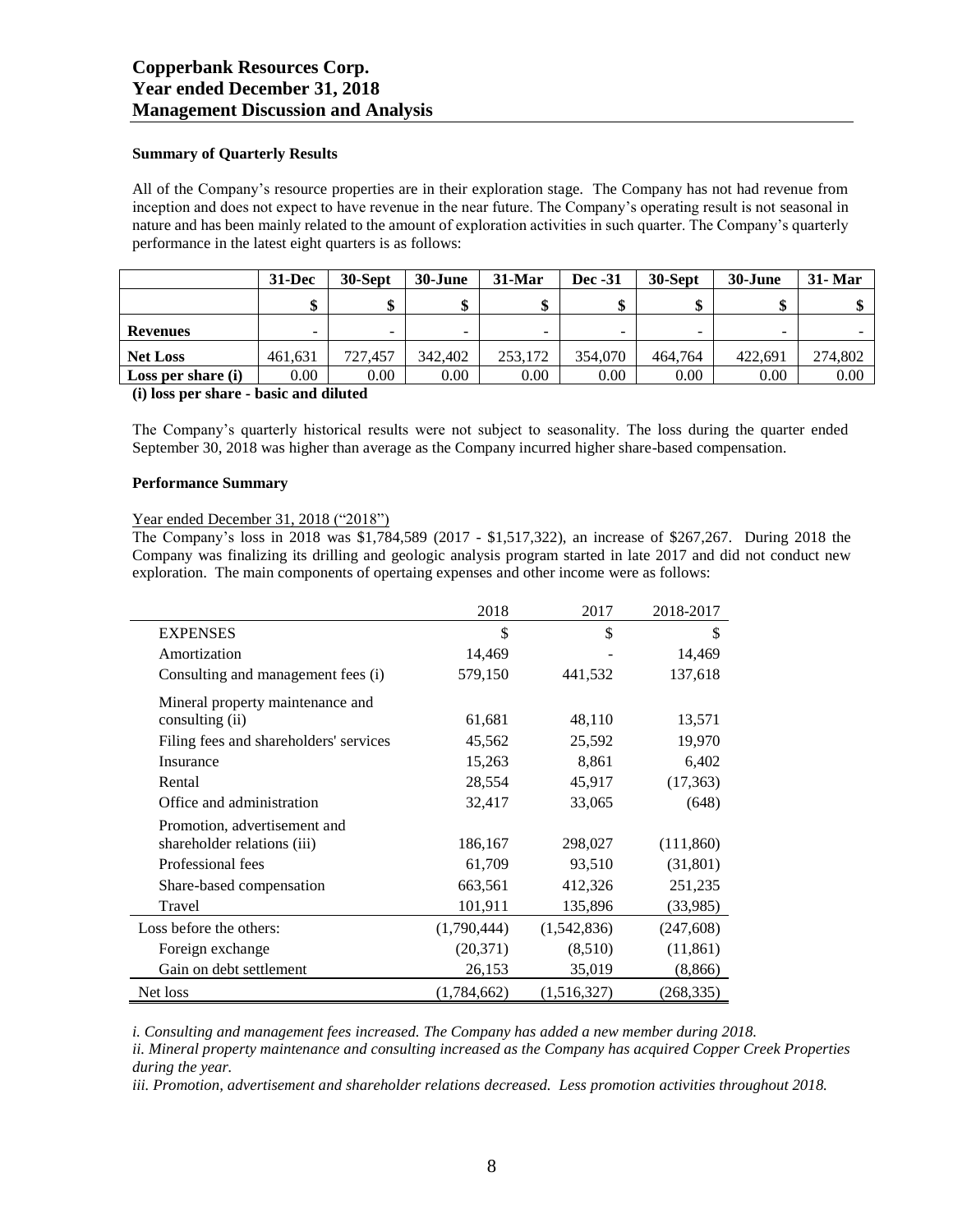*iv. Share based compensation fluctuates from time to time depending on the number of options vested during each period.* 

#### Three months ended December 31, 2018 ("2018 Q4")

Loss in 2018 Q4 was \$461,631 (2017 - \$ loss of \$354,070), an increase of \$107,561. The Company acquired Redhawk during the third quarter of 2018 and added a new management member in May 2018, thus incurred higher operating expenditures in the 2018 Q4. Other quarterly movements are similar to the year to year analysis.

#### **Proposed Transactions**

The Company does not have any proposed transactions that are material to disclose.

# **Liquidity, Capital Resources and Going Concern**

During 2018, the Company used \$1,071,663 in operating activities and \$648,777 in investing activities.

Money received from financing activities (share issuance) in 2018 was \$1,829,757.

The Company is not subject to external restriction in using its capital resources other than the obligation in connection with the Alaska Pyramid and San Diego Bay Projects, and land payments under the Contact and the Copper Creek Project.

The Company is a resource exploration stage company, which does not generate any revenue and has been relying on equity-based financing to fund its operations. December 31, 2018, the Company was not able to finance its day to day activities from its operations and had a working capital deficiency of \$478,603.

The Company will require additional financing either through equity or debt financing, sale of assets, joint venture arrangements or a combination thereof in order to meet its administrative costs and its obligation to develop its mineral properties. There is no assurance that sufficient future funding will be available on a timely basis or on terms acceptable to the Company.

The Company intends to finance its operations in the next twelve months by additional equity financings. Although the Company has a history of obtaining funding when needed in the past, readers are cautioned that there can be no assurance that management's plan to raise further financing will be successful, as it is dependent on prevailing capital market conditions and the continued supports from its related parties.

# **Related Party Transactions**

The Company incurred the following transactions with key management members and the directors of the Company during 2018 and 2017:

|                              |                                | 2018    | 2017    |
|------------------------------|--------------------------------|---------|---------|
|                              | Nature                         |         |         |
| Key management               | Rent                           | 6.000   | 24,000  |
| Key management               | Management fees                | 491,281 | 331,048 |
| <b>Directors</b>             | Technical services for mineral |         |         |
|                              | properties                     | 20,191  | 57,768  |
| Key management and directors | Share-based payments           | 536,693 | 243,464 |

Included in the Company's due to related party is an amount owing to key management members of \$14,072 (2017 - \$29,994). Due to related party has the same terms as the Company's trade payable, which is unsecured and noninterest-bearing and due with no specific terms.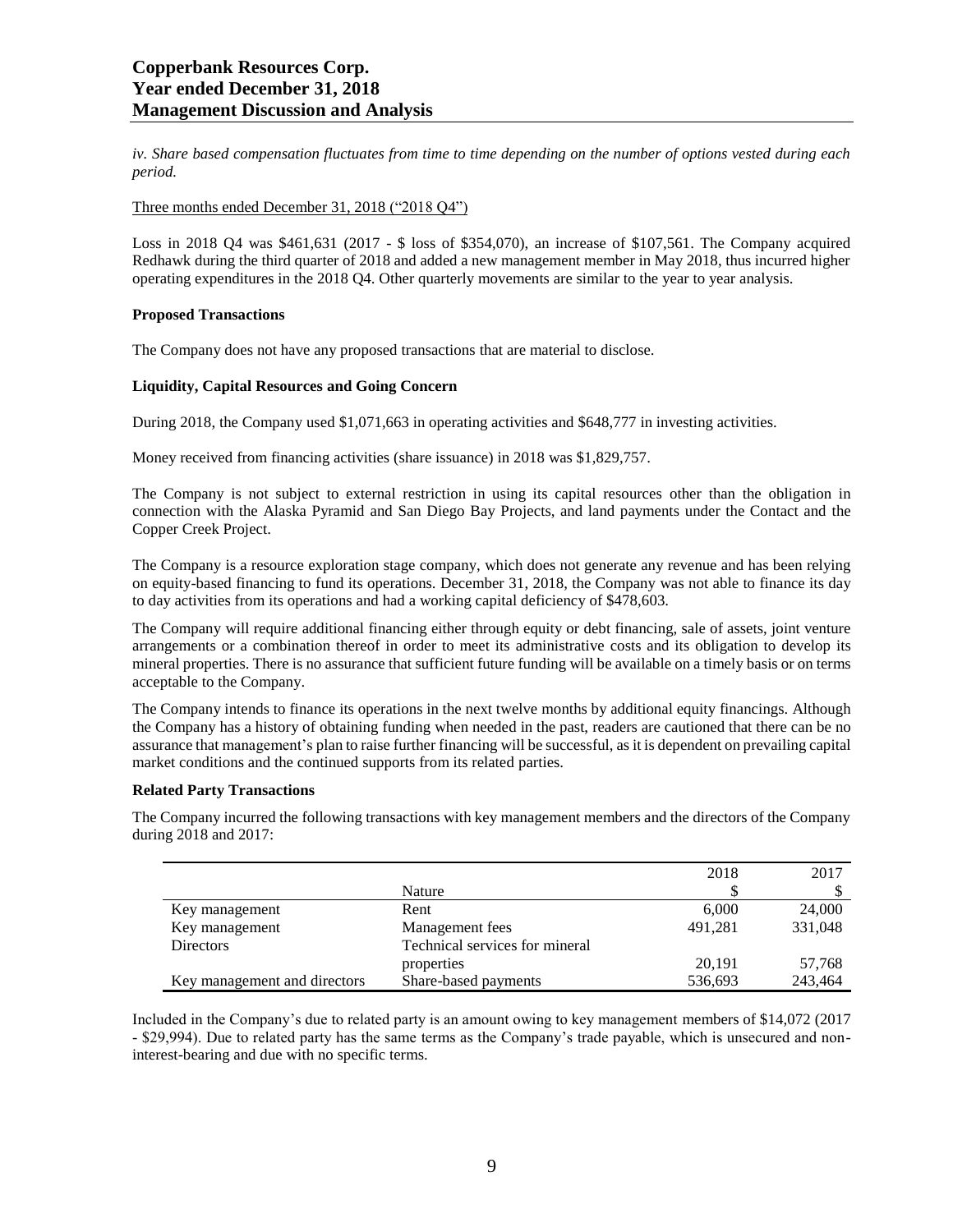#### **Off-Balance Sheet Arrangements**

The Company does not have any off-balance sheet arrangements.

#### **Significant Accounting Policies**

The Company has not changed its accounting policies since its recent year ended December 31, 2017 and has applied accounting policies consistently for all periods presented except the adoption of IFRS 9 commencing January 1, 2018.

IFRS 9 addresses classification and measurement of financial assets. It replaces the multiple category and measurement models in IAS 39 Financial Instruments: Recognition and Measurement for debt instruments with a new mixed measurement model having only two categories: amortized cost and fair value through profit or loss. Requirements for financial liabilities are largely carried forward from the existing requirements in IAS 39 except that fair value changes due to credit risk for liabilities designated at fair value through profit and loss are generally recorded in other comprehensive income.

The following is the new accounting policy for financial instruments under IFRS 9:

#### Financial assets

(a) Recognition and measurement of financial assets

The Company recognizes a financial asset when it becomes a party to the contractual provisions of the instrument.

(b) Classification of financial assets

The Company classifies financial assets at initial recognition as financial assets: measured at amortized cost, measured at fair value through other comprehensive income ("FVTOCI") or measured at fair value through profit or loss ("FVTPL").

(i) Financial assets measured at amortized cost

A financial asset that meets both of the following conditions is classified as a financial asset measured at amortized cost.

- The Company's business model for the such financial assets, is to hold the assets in order to collect contractual cash flows.
- The contractual terms of the financial asset give rise on specified dates to cash flows that are solely payments of principal and interest on the amount outstanding.

A financial asset measured at amortized cost is initially recognized at fair value plus transaction costs directly attributable to the asset. After initial recognition, the carrying amount of the financial asset measured at amortized cost is determined using the effective interest method, net of impairment loss, if necessary.

The Company's receivables and note receivable are financial assets measured at amortized cost.

(ii) Financial assets measured at FVTPL

A financial asset measured at fair value through profit or loss is recognized initially at fair value with any associated transaction costs being recognized in profit or loss when incurred. Subsequently, the financial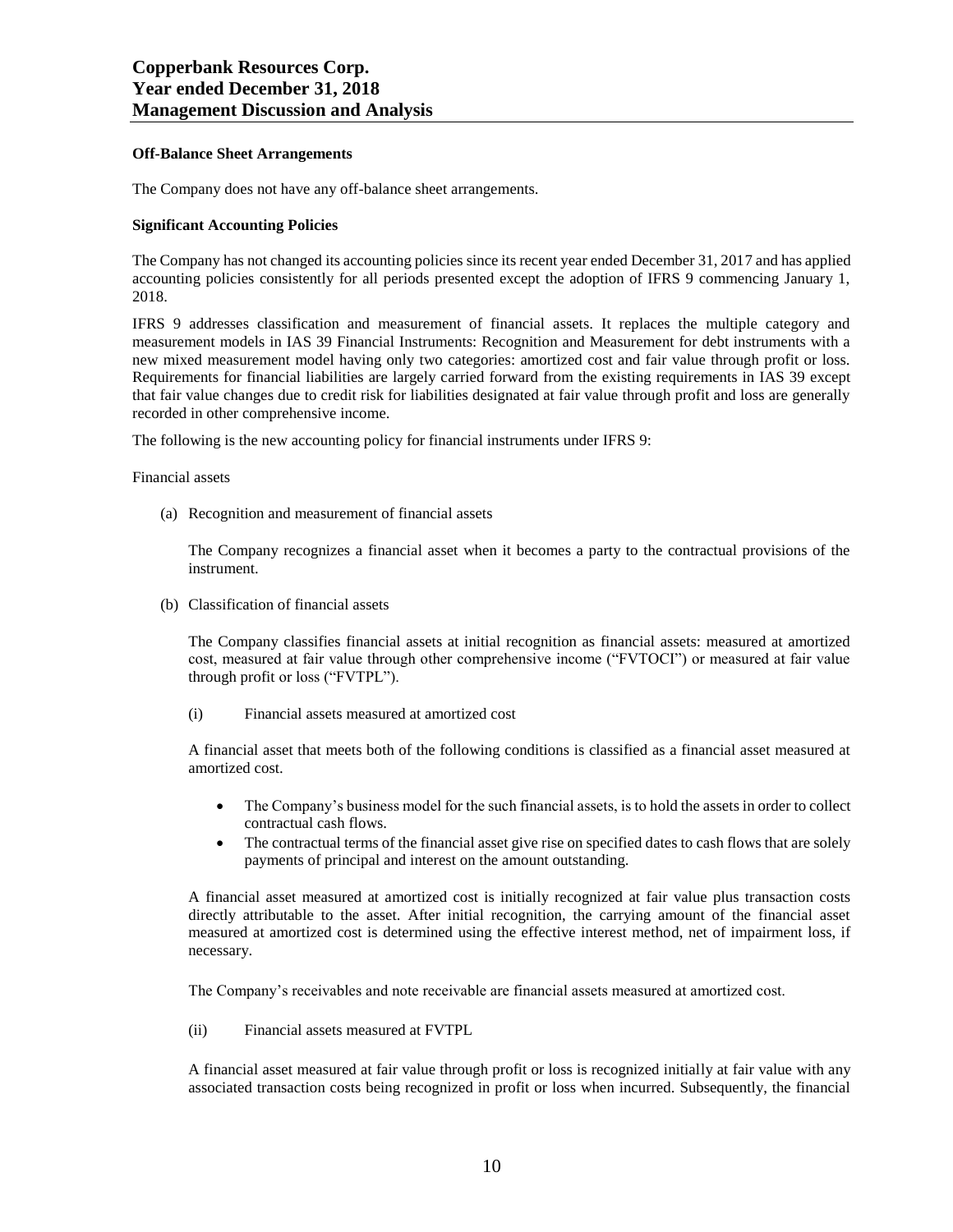asset is re-measured at fair value, and a gain or loss is recognized in profit or loss in the reporting period in which it arises.

The Company's cash and cash equivalents are financial assets measured at FVTPL.

(iii) Financial assets measured at FVTOCI

A financial asset measured at fair value through other comprehensive income is recognized initially at fair value plus transaction cost directly attributable to the asset. After initial recognition, the asset is measured at fair value with changes in fair value included as "financial asset at fair value through other comprehensive income" in other comprehensive income.

The Company's does not have any financial assets measured at FVTOCI.

(c) Derecognition of financial assets

The Company derecognizes a financial asset if the contractual rights to the cash flows from the asset expire, or the Company transfers substantially all the risks and rewards of ownership of the financial asset. Any interests in transferred financial assets that are created or retained by the Company are recognized as a separate asset or liability. Gains and losses on derecognition are generally recognized in the statement of loss and comprehensive loss. However, gains and losses on derecognition of financial assets classified as FVTOCI remain within accumulated other comprehensive loss.

Financial liabilities

(a) Recognition and measurement of financial liabilities

The Company recognizes financial liabilities when it becomes a party to the contractual provisions of the instruments.

(b) Classification of financial liabilities

The Company classifies financial liabilities at initial recognition as financial liabilities measured at amortized cost or measured at fair value through profit or loss.

(i) Financial liabilities measured at amortized cost

A financial liability at amortized cost is initially measured at fair value less transaction cost directly attributable to the issuance of the financial liability. Subsequently, the financial liability is measured at amortized cost based on the effective interest rate method.

The Company's accounts payable and accrued liabilities, due to related parties and note payable are financial liabilities measured at amortized cost.

(ii) Financial liabilities measured at FVTPL

A financial liability measured at FVTPL is initially measured at fair value with any associated transaction costs being recognized in profit or loss when incurred. Subsequently, the financial liability is re-measured at fair value, and a gain or loss is recognized in profit or loss in the reporting period in which it arises.

The Company does not have any financial liabilities measured at FVTPL.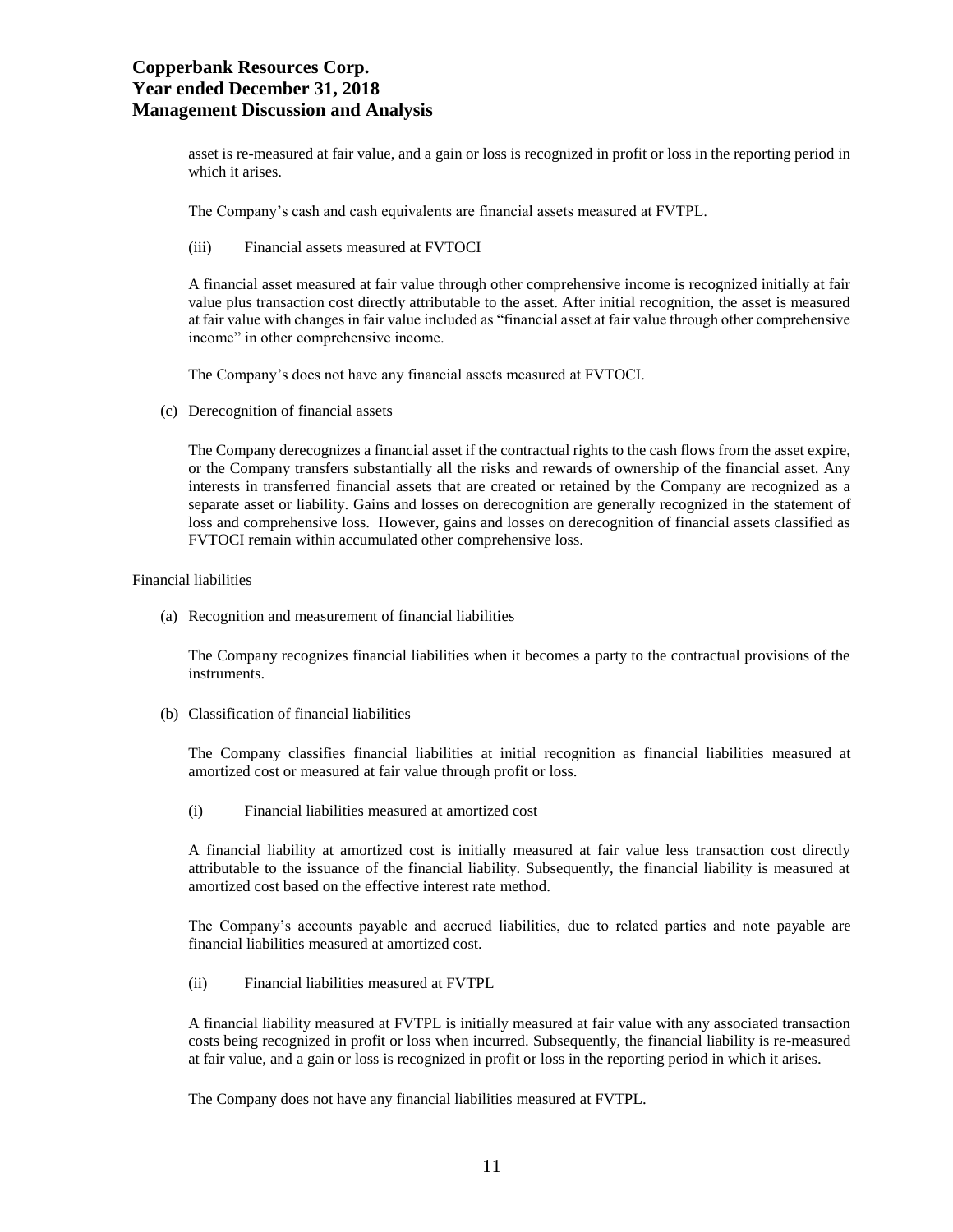#### (c) Derecognition of financial liabilities

The Company derecognizes a financial liability when the financial liability is discharged, cancelled or expired. Generally, the difference between the carrying amount of the financial liability derecognized and the consideration paid and payable, including any non-cash assets transferred or liabilities assumed, is recognized in the statements of loss and comprehensive loss.

#### Offsetting financial assets and liabilities

Financial assets and liabilities are offset and the net amount is presented in the statement of financial position only when the Company has a legally enforceable right to set off the recognized amounts and intends either to settle on a net basis, or to realize the asset and settle the liability simultaneously.

#### Impairment of financial assets

The Company recognizes a loss allowance for expected credit losses on financial assets that are measured at amortized cost.

At each reporting date, the Company measures the loss allowance for the financial asset at an amount equal to the lifetime expected credit losses if the credit risk on the financial asset has increased significantly since initial recognition. If at the reporting date, the financial asset has not increased significantly since initial recognition, the Company measures the loss allowance for the financial asset at an amount equal to twelve month expected credit losses. The Company shall recognize in the statements of loss and comprehensive loss, as an impairment gain or loss, the amount of expected credit losses (or reversal) that is required to adjust the loss allowance at the reporting date to the amount that is required to be recognized.

#### **New Accounting Standards yet to Adopt**

*IFRS 16 Leases* sets out the principles for the recognition, measurement, presentation and disclosure of leases for both the lessee and the lessor. The new standard introduces a single lessee accounting model that requires the recognition of all assets and liabilities arising from a lease.

The main features of the new standard are as follows:

- An entity identifies as a lease a contract that conveys the right to control the use of an identified asset for a period of time in exchange for consideration.
- A lessee recognizes an asset representing the right to use the leased asset, and a liability for its obligation to make lease payments. Exceptions are permitted for short-term leases and leases of low-value assets.
- A lease asset is initially measured at cost, and is then depreciated similarly to property, plant and equipment. A lease liability is initially measured at the present value of the unpaid lease payments.
- A lessee presents interest expense on a lease liability separately from depreciation of a lease asset in the statement of profit or loss and other comprehensive income.
- A lessor continues to classify its leases as operating leases or finance leases, and to account for them accordingly.
- A lessor provides enhanced disclosures about its risk exposure, particularly exposure to residual-value risk.

The new standard supersedes the requirements in IAS 17 *Leases*, IFRIC 4 *Determining whether an Arrangement contains a Lease*, SIC-15 *Operating Leases – Incentives* and SIC-27 *Evaluating the Substance of Transactions Involving the Legal Form of a Lease*.

Applicable to the Company's annual period beginning January 1, 2019 and the Company does not expect a material impact to its financial statements.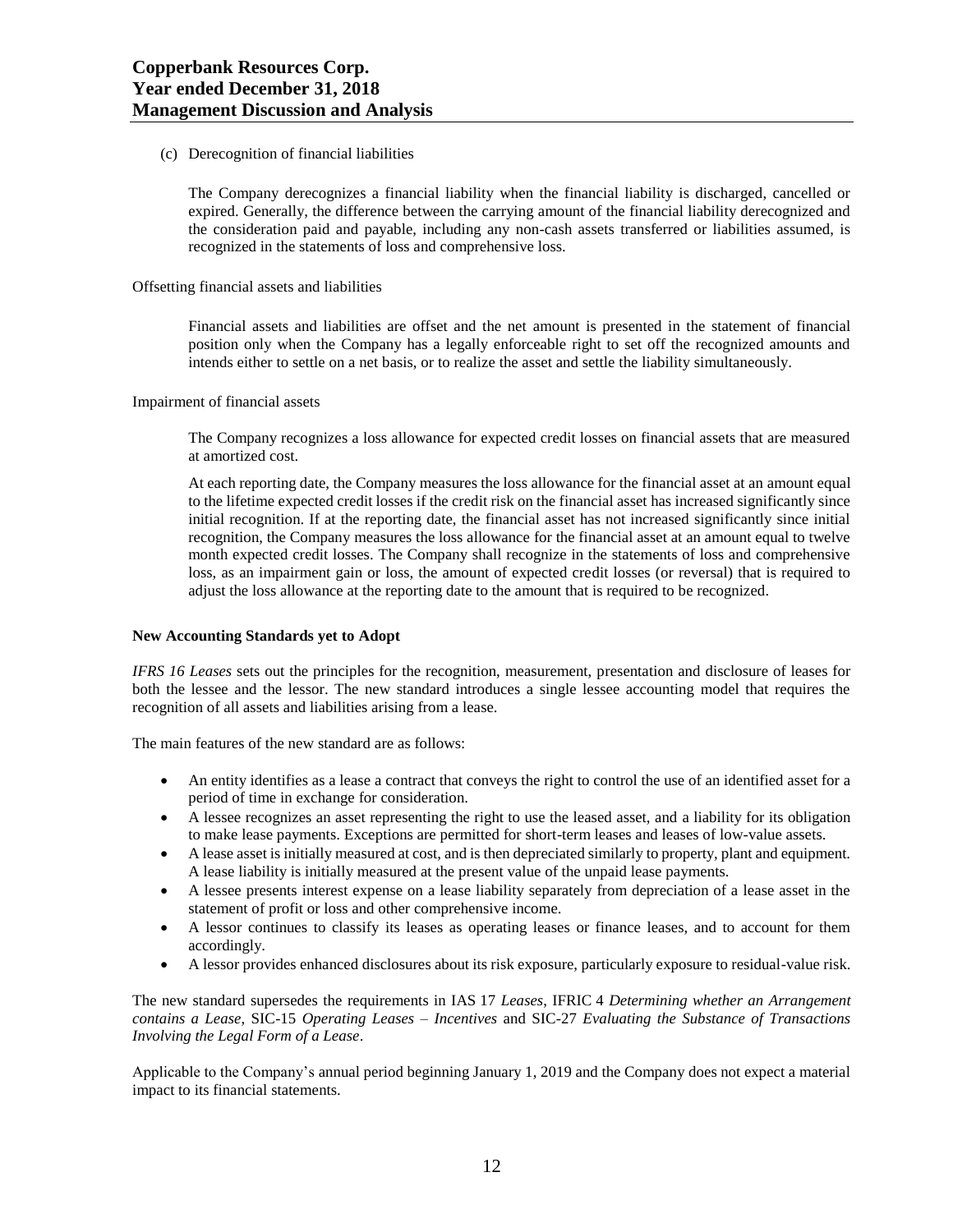#### **Financial Instruments**

The Company's financial instruments are exposed to a number of financial and market risks, including credit, interest rate, liquidity and commodity risks. The Company may, or may not, establish from time to time active policies to manage these risks. The Company does not currently have in place any active hedging or derivative trading policies to manage these risks since the Company's management does not believe that the current size, scale and pattern of cash flow of its operations would warrant such hedging activities. There was no change in the management of the financial risks compared to the prior year.

#### **Credit risk**

Credit risk is the risk of potential loss to the Company if the counterparty to a financial instrument fails to meet its contractual obligations.

The financial instruments that potentially subject the Company to a significant concentration of credit risk consist of cash and cash equivalents. The Company mitigates its exposure to credit loss associated with cash and cash equivalents by placing its cash and cash equivalents in a major financial institution. As at December 31, 2018, the Company had cash equivalents of \$2,300 in term deposits (2017 - \$2,300).

#### **Liquidity risk**

Liquidity risk is the risk that the Company may be unable to meet its financial obligations as they fall due or that it will be required to meet them at excessive cost. The Company reviews its working capital position regularly to ensure there is sufficient capital in order to meet short-term business requirements, after taking into account the Company's holdings of cash. The Company's cash is invested in business accounts, which are available on demand. The Company manages its liquidity risk mainly through raising funds from private placements and amounts from related parties.

The Company's operating cash requirements are continuously monitored and adjusted as input variables change. As these variables change, liquidity risks may necessitate the need for the Company to pursue equity issuances, obtain project or debt financing, or enter into joint arrangements. There is no assurance that the necessary financing will be available in a timely manner.

#### **Commodity risk**

The Company is subject to commodity price risk arising from the fluctuation of metal price beyond the Company's control. The Company may have difficulties to identify and acquire economically viable projects for the Company to invest in if metal prices are depressed in an extended period.

#### **Interest rate risk**

The Company is exposed to the risk that the value of financial instruments will change due to movements in market interest rates. As of December 31, 2018, and 2017, the Company has no interest-bearing debt with long-term maturities, and therefore does not believe that interest rate risk is significant. The Company does not use derivative instruments to reduce its interest rate risk as the Company's management believes that the likely financial impact of interest rate changes does not justify using derivatives.

#### **Foreign currency risk**

Foreign currency risk is the risk that the fair value of the Company's assets and liabilities will fluctuate due to changes in foreign exchange rates.

The Company is exposed to foreign currency risk to the extent that monetary assets and liabilities held by the Company are not denominated in its functional currency. The Company does not manage currency risk through hedging or other currency management tools.

As at December 31, 2018 and 2017, the Company's net exposure to foreign currency risk on its financial instruments is as follows: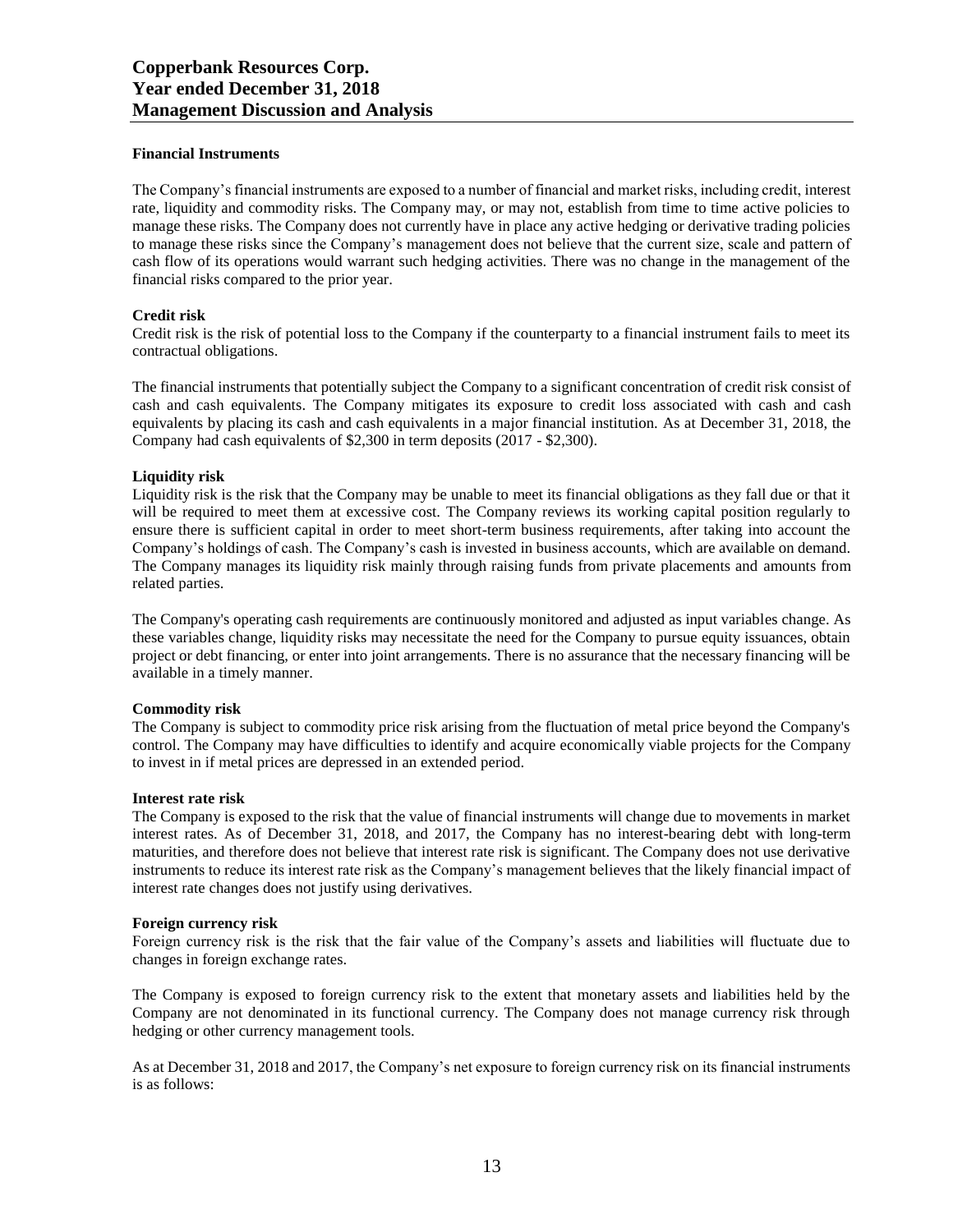|                            | <b>December 31, 2018</b> | December 31, 2017 |
|----------------------------|--------------------------|-------------------|
| Cash                       | US\$ 7,783               | US\$<br>1,402     |
| Other receivables          | -                        | 6,637             |
|                            | US\$ 7,783               | US\$ 8,039        |
| Canadian dollar equivalent | 10,608                   | 10,085            |

A 5% change in the US dollar against the Canadian dollar at September 30, 2018 would result in a change of approximately \$530 (2017 - \$927) n comprehensive loss.

#### Fair value

Financial assets and liabilities that are recognized on the statement of financial position at fair value can be classified in a hierarchy that is based on the significance of the inputs used in making the measurements. The levels in the hierarchy are: Level 1 - quoted prices (unadjusted) in active markets for identical assets or liabilities; Level 2 - inputs other than quoted prices included within Level 1 that are observable for the asset or liability, either directly (that is, as prices) or indirectly (that is, derived from prices); and Level 3 - inputs for the asset or liability that are not based on observable market data (that is, unobservable inputs).

The Company does not have financial instruments measured at fair value.

The Company's financial instruments consists of cash and cash equivalents, other receivable, accounts payable and accrued liabilities, and due to related parties which are classified as amortized cost financial instruments. The fair values of these financial instruments approximate their carrying value due to their short-term nature.

#### **Outstanding Share Data**

As of the date of this report, the Company has 278,456,541 common shares, 83,173,469 share purchase warrants, and 20,800,000 stock options outstanding. Share purchase warrants and stock options are exercisable into common shares of the Company on a one-to-one basis.

#### **Risk Factors**

The principal activity of the Company is mineral exploration which is inherently risky. There is intensive government legislation from state, provincial, federal, municipal and aboriginal governments, surrounding the exploration for and production of minerals from our and any mining operations. Exploration and development is also capital intensive and the Company currently has no source of income. Only the skills of its management and staff in mineral exploration and exploration financing serve to mitigate these risks, and therefore constitute one of the main assets of the Company.

The Company has its cash deposited with a large, federally insured, commercial bank which it believes to be creditworthy. Federal deposit insurance covers deposit balances up to \$100,000.

*Title*

Title to mineral properties, as well as the location of boundaries on the grounds may be disputed. Moreover, additional amounts may be required to be paid to surface right owners in connection with any mining development. At all of such properties where there are current or planned exploration activities, the Company believes that it has either contractual, statutory, or common law rights to make such use of the surface as is reasonably necessary relating to those activities. Although the Company believes it has taken reasonable measures to ensure proper title to its properties, there is no guarantee that title to its properties will not be challenged or impaired.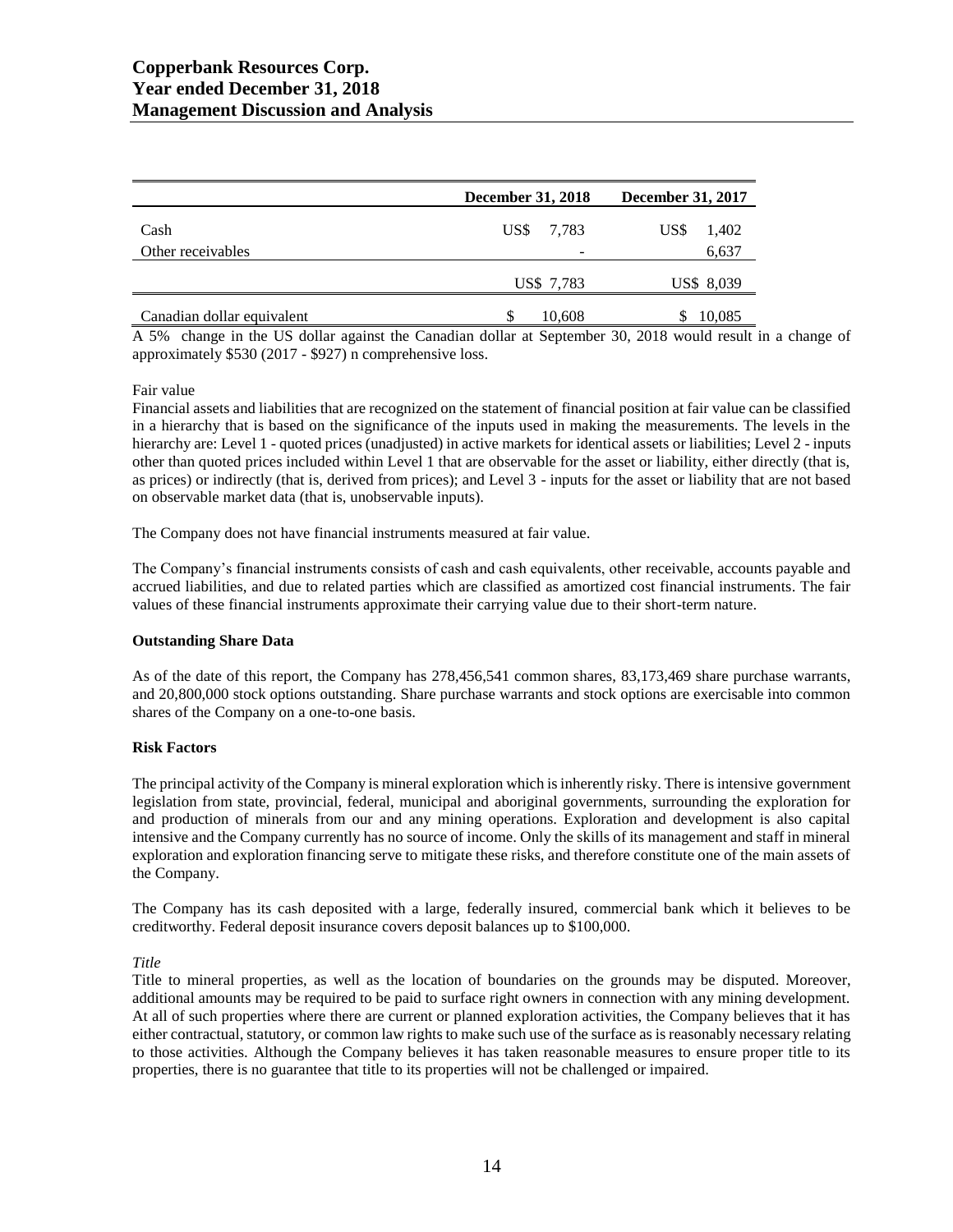Successful challenges to the title of the Company's properties could impair the development of operations on those properties.

The Company's properties include unpatented mining claims, patented mining claims, and mineral rights on private lands. The Company's properties on unpatented mining claims, is land owned and administered by the U.S. government. A valid unpatented mining claim is an interest in real property that can be bought, sold, mortgaged, devised, leased and taxed, but it is always subject to the paramount title of the U.S. and the rights of third parties to use the surface of the claim in a manner that does not unreasonably interfere with the claimant's activities. Unpatented mining claims are mining claims located and staked on available federal public domain land in accordance with the U.S. General Mining Law of 1872, with dimensions not to exceed 600 feet by 1,500 feet for lode claims (which constitute the great majority of the Company's unpatented mining claims), or 20 acres for placer claims. The process of locating an unpatented mining claim is initiated by the locator. Unpatented mining claims can be staked without any invitation from or grant by the federal government or any state government. A valid unpatented mining claim must include a discovery of valuable minerals. Prior to discovery, however, a mining claimant has a possessory right to conduct mineral exploration and development activities on the claim. The locator of a valid unpatented mining claim has the right to explore for, develop and mine minerals discovered on the claim, subject to compliance with the annual maintenance requirements of the U.S. Federal Land Policy and Management Act of 1976 which currently requires timely payment of an annual maintenance fee in order to maintain an unpatented mining claim.

Unpatented mining claims are unique property interests, and are generally considered to be subject to greater title risk than private real property interests because the validity of unpatented mining claims is often uncertain. This uncertainty arises, in part, out of the complex federal and state laws and regulations that supplement the U.S. General Mining Law of 1872. Also, unpatented mining claims and related rights, such as rights to use the surface, are always subject to possible challenges by third parties or contests by the federal government. The validity of an unpatented mining claim, in terms of both its location and its maintenance, is dependent on strict compliance with a complex body of federal and state statutory and decisional law. In addition, there are few public records that definitively control the issues of validity and ownership of unpatented mining claims.

In recent years, the U.S. Congress has considered a number of proposed amendments to the General Mining Law, as well as comprehensive reform legislation. Although no such legislation has been adopted to date, there can be no assurance that such legislation will not be adopted in the future. If ever adopted, such legislation could, among other things, impose royalties on production from currently unpatented mining claims located on federal lands. If such legislation is ever adopted, it could have an adverse impact on earnings from the Company's operations, and it could reduce estimates of the Company's present resources and the amount of the Company's future exploration and development activity on federal lands.

# *Permits and Licenses*

Although the Company either currently holds or has applied for or is about to apply for all consents which it requires to carry out its current drilling programs, the Company cannot be certain that it will receive the necessary permits and licenses on acceptable terms or at all, to conduct further exploration and to develop its properties. The failure to obtain such permits, or delays in obtaining such permits could adversely affect the operations of the Company. Government approvals and permits are currently and may in the future be required in connection with the operations of the Company. To the extent such approvals are required and not obtained; the Company may be curtailed or prohibited from continuing its mining operations or from proceeding with planned exploration or development of mineral properties.

#### *Exploration and Development Efforts May Be Unsuccessful*

There is no certainty that the expenditures to be made by the Company in the exploration and development of its properties as described herein will result in discoveries of mineralized material in commercial quantities. Most exploration and development projects do not result in the discovery of commercially mineable ore deposits and no assurance can be given that any level of recovery of ore reserves will in fact be realized or that any identified mineral deposit will ever qualify as a commercially mineable (or viable) ore body which can be legally and economically exploited. Estimates of reserves, mineable deposits and production costs can also be affected by such factors as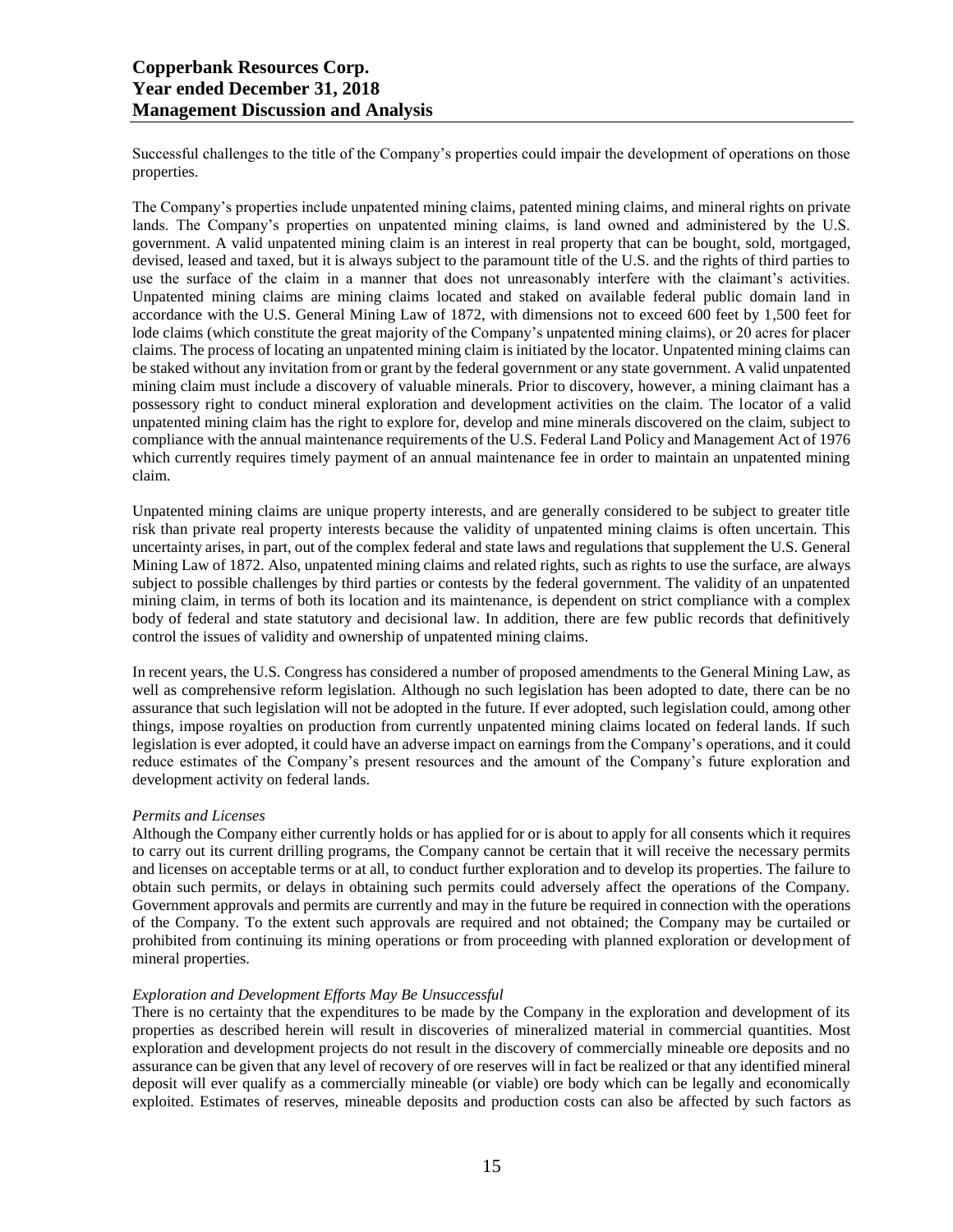# **Copperbank Resources Corp. Year ended December 31, 2018 Management Discussion and Analysis**

environmental permitting regulations and requirements, weather, environmental factors, unforeseen technical difficulties, unusual or unexpected geological formations and work interruptions. In addition, the grade of ore ultimately mined may differ from that indicated by drilling results. Short term factors relating to ore reserves, such as the need for orderly development of ore bodies or the processing of new or different grades, may also have an adverse effect on mining operations and on the results of operations. There can be no assurance that minerals recovered in small scale tests will be duplicated in large scale tests under on-site conditions or in production scale. Material changes in ore reserves, grades, stripping ratios or recovery rates may affect the economic viability of any project.

#### *Lack of Cash Flow*

None of the Company's properties have advanced to the commercial production stage and the Company has no history of earnings or cash flow from operations. The Company does not expect to generate material revenue from mining operations or to achieve self-sustaining commercial mining operations for several years.

The Company has paid no dividends on its shares since incorporation and does not anticipate doing so in the foreseeable future. Historically, the only source of funds available to the Company is through the sale of its securities. Future additional equity financing would cause dilution to current shareholders.

#### *No Mineral Resources or Reserves in Production*

The properties in which the Company has an interest or right to earn an interest are in the exploration or predevelopment stages only and are without a known body of ore in commercial production.

# *Uncertainty of Obtaining Additional Funding Requirements*

Programs planned by the Company may necessitate additional funding, which could cause a dilution of the value of the investment of the shareholders of the Company. The recuperation value of mining properties indicated in the balance sheet depends on the discovery of mineralization that can be profitably exploited and on the Company's capacity to obtain additional funds to realize these programs.

The Company's exploration activities can therefore be interrupted at any moment if the Company is incapable of obtaining the necessary funds in order to continue any additional activities that are necessary and that are not described in the exploration programs outlined in the Company's geological report for its properties.

#### *Mineral Prices May Not Support Corporate Profit*

The mining industry in general is intensely competitive and there is no assurance that, even if commercial quantities of mineral resources are developed, a profitable market will exist for the sale of same. Factors beyond the control of the Company may affect the marketability of any substances discovered. The price of minerals is volatile over short periods of time, and is affected by numerous factors beyond the control of the Company, including international, economic and political trends, expectations of inflation, currency exchange fluctuations, interest rates and global or regional consumption patterns, speculative activities and increased production due to improved mining techniques.

#### *Competition*

The mining industry is intensively competitive in all its phases. The Company competes with companies possessing greater financial resources and technical facilities than itself for the acquisition of mineral interests as well as for the recruitment and retention of qualified employees.

#### *Environmental Regulations*

The current and future operations of the Company, including further exploration, development activities and commencement of production on its properties, requires permits from various Canadian and U.S. Federal, Provincial and State governmental authorities.

Such operations are subject to various laws governing land use, the protection of the environment, production, exports, taxes, labor standards, occupational health, waste disposal, toxic substances, mine safety and other matters. There can be no assurance, however, that all permits which the Company may require for construction of mining facilities and conduct of mining operations will be obtainable on reasonable terms. Amendments to current laws, regulations and permits governing operations and activities of mining companies, or more stringent implementation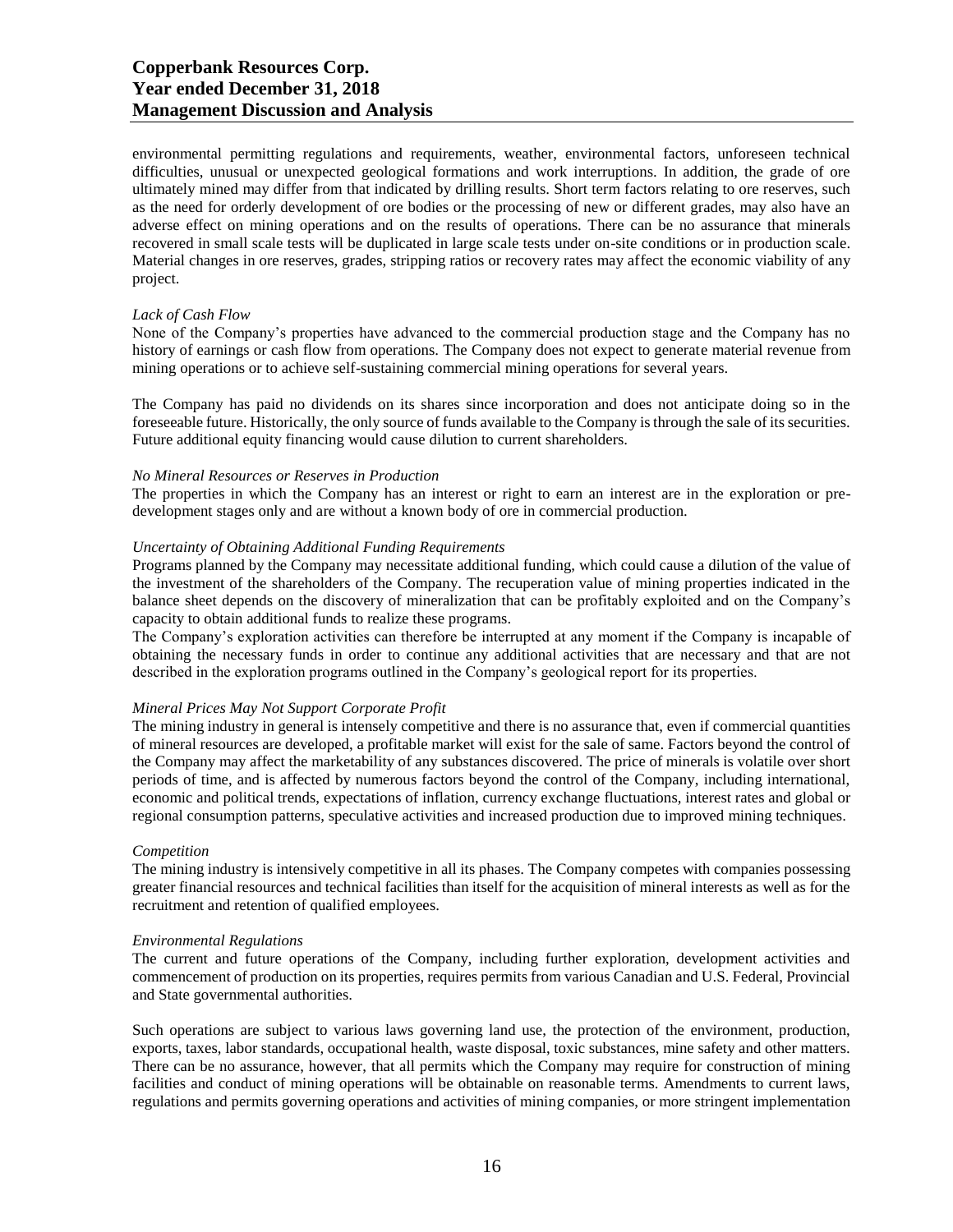thereof, could have a material adverse impact on the Company and cause increases in capital expenditures, production costs, reduction in levels of production at producing properties, require abandonment or delays in development of new mining properties.

Failure to comply with applicable laws, regulations and permitting requirements may result in enforcement actions thereunder, including orders issued by regulatory or judicial authorities causing operations to cease or be curtailed, and may include corrective measures requiring capital expenditures, installation of additional equipment or remedial actions.

Parties engaged in mining operations may be required to compensate those suffering loss or damage because of the mining activities and may have civil or criminal fines or penalties imposed for violation of applicable laws or regulations.

#### *Uncertainty of Reserves and Mineralization Estimates*

There are numerous uncertainties inherent in estimating proven and probable reserves and mineralization, including many factors beyond the control of the Company. The estimation of reserves and mineralization is a subjective process and the accuracy of any such estimates is a function of the quality of available data and of engineering and geological interpretation and judgment. Results of drilling, metallurgical testing and production and the evaluation of mine plans subsequent to the date of any estimate may justify revision of such estimates. No assurance can be given that the volume and grade of reserves recovered and rates of production will not be less than anticipated. Assumptions about prices are subject to greater uncertainty and metals prices have fluctuated widely in the past. Declines in the market price of base or precious metals also may render reserves or mineralization containing relatively lower grades of ore uneconomic to exploit. Changes in operating and capital costs and other factors including, but not limited to, short-term operating factors such as the need for sequential development of ore bodies and the processing of new or different ore grades, may materially and adversely affect reserves.

#### *Foreign Operations*

The Company's foreign activities are subject to the risk normally associated with conducting business in foreign countries, including exchange controls and currency fluctuations, limitations on repatriation of earnings, foreign taxation, laws or policies of particular countries, labor practices and disputes, and uncertain political and economic environments, as well as risk of war and civil disturbances, or other risk that could cause exploration or development difficulties or stoppages, restrict the movement of funds or result in the deprivation or loss of contract rights or the taking of property by nationalization or expropriation without fair compensation. Foreign operations could also be adversely impacted by laws and policies affecting foreign trade, investment and taxation. The Company currently has exploration projects located in the U.S.

# *Operating Hazards and Risks Associated with the Mining Industry*

Mining operations generally involve a high degree of risk, which even a combination of experience, knowledge and careful evaluation may not be able to overcome. Hazards such as unusual or unexpected formations and other conditions are involved.

Operations in which the Company has direct or indirect interest will be subject to all the hazards and risks normally incidental to exploration, development and production of precious and base metals, any of which could result in work stoppages, damage to or destruction of mines and other producing facilities, damage to life and property, environmental damage and possible legal liability for any or all damage. The Company may become subject to liability for cave-ins and other hazards for which it cannot insure or against which it may elect not to insure where premium costs are disproportionate to the Company's perception of the relevant risks. The payment of such insurance premiums and of such liabilities would reduce the funds available for exploration activities.

#### *Ability to Manage Growth*

Should the Company be successful in its efforts to develop its mineral properties or to raise capital for other mining ventures it will experience significant growth in operations. If this occurs management anticipates that additional expansion will be required to continue development. Any expansion of the Company's business would place further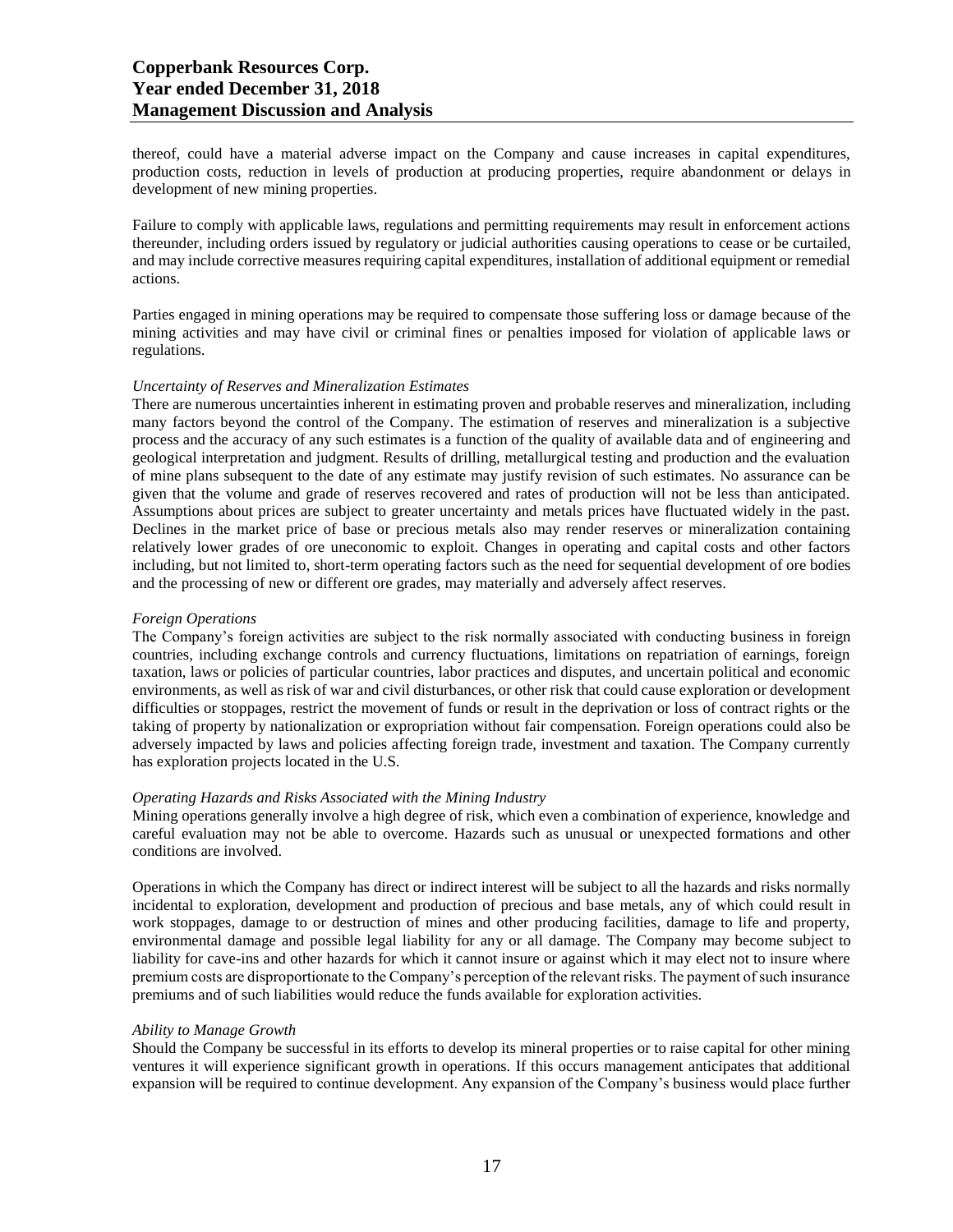demands on its management, operational capacity and financial resources. The failure to manage growth effectively could have a material adverse effect on the Company's business, financial condition and results of operations.

#### *Lack of a Dividend Policy*

The Company does not presently intend to pay cash dividends in the foreseeable future, as any earnings are expected to be retained for use in developing and expanding its business. However, the actual amount of dividends received from the Company will remain subject to the discretion of the Company's board of directors and will depend on results of operations, cash requirements and prospects of the Company and other factors.

#### *Possible Dilution to Present and Prospective Shareholders*

The Company's plan of operation, in part, contemplates the accomplishment of business negotiations by the issuance of cash, securities of the Company, or a combination of the two, and possibly, incurring debt. Any transaction involving the issuance of previously authorized but unissued common shares, or securities convertible into common shares, would result in dilution, possibly substantial, to present and prospective holders of common shares.

# *Dependence on Key Personnel*

The Company strongly depends on the business and technical expertise of its management and key personnel. There is little possibility that this dependence will decrease in the near term. As the Company's operations expand, additional general management resources will be required, especially since the Company encounters risks that are inherent in doing business in several countries.

#### *Conflict of Interest*

Certain directors of the Company are also directors, officers or shareholders of other companies that are similarly engaged in the business of acquiring, developing and exploiting natural resource properties. Such associations may give rise to conflicts of interest from time to time. The directors of the Company are required by law to act honestly and in good faith with a view to the best interests of the Company and to disclose any interest which they may have in any project or opportunity of the Company. If a conflict arises at a meeting of the board of directors, any director in a conflict will disclose his interest and abstain from voting on such matter. In determining whether or not the Company will participate in any project or opportunity, the directors will primarily consider the degree of risk to which the Company may be exposed and its financial position at that time.

# *Lack of Trading Volume*

The lack of trading volume of the Company's shares reduces the liquidity of an investment in the Company's shares.

# *Volatility of Share Price*

Market prices for shares of early stage companies are often volatile. Factors such as announcements of mineral discoveries, financial results, and other factors could have a significant effect on the price of the Company's shares.

#### **Forward Looking Statements**

Certain statements contained in this Management Discussion and Analysis constitute "forward-looking statements". These statements relate to future events or the Company's future performance, business prospects or opportunities. All statements other than statements of historical fact may be forward-looking statements. Forward-looking statements are often, but not always, identified by the use of words such as "seek", "anticipate", "plan", "continue", "estimate", "expect", "may", "project", "predict", "potential", "targeting", "intend", "could", "might", "should", "believe" and similar expressions. Information concerning the interpretation of drill results, mineral resource and reserve estimates and capital cost estimates may also be deemed as forward-looking statements as such information constitutes a prediction of what mineralization might be found to be present and how much capital will be required if and when a project is actually developed. These statements involve known and unknown risks, uncertainties and other factors that may cause actual results or events to differ materially from those anticipated in such forwardlooking statements. The Company believes that the expectations reflected in those forward-looking statements are reasonable, but no assurance can be given that these expectations will prove to be correct and such forward-looking statements included in this Management Discussion and Analysis should not be relied upon. These statements speak only as of the date of this Management Discussion and Analysis. Actual results and developments are likely to differ, and may differ materially, from those expressed or implied by forward-looking statements contained in this